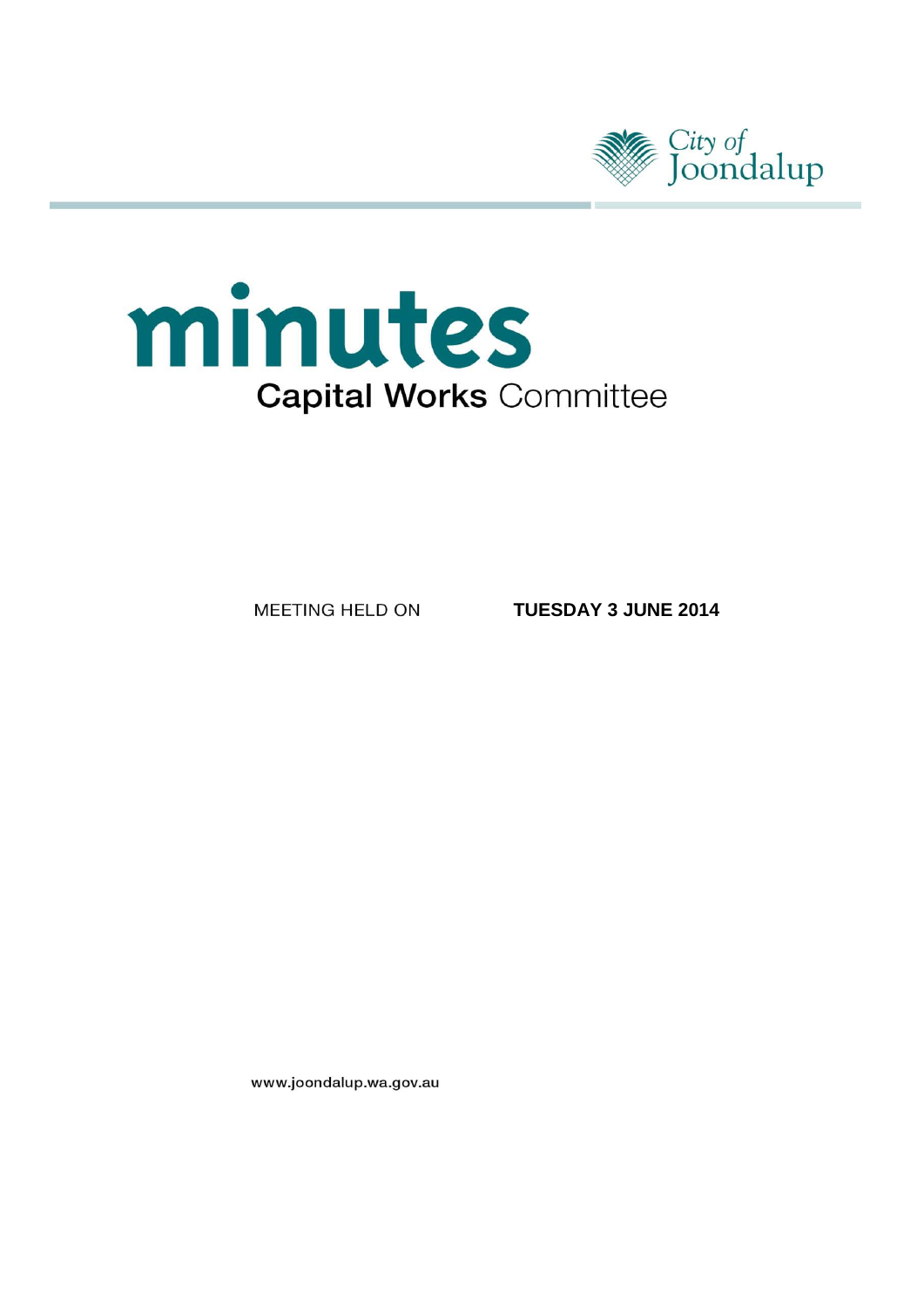# **TABLE OF CONTENTS**

| Item No.       | <b>Title</b>                                                                      | Page No. |
|----------------|-----------------------------------------------------------------------------------|----------|
|                | <b>Declaration of Opening</b>                                                     | 3        |
|                | <b>Declarations of Interest</b>                                                   | 3        |
|                | Apologies/Leave of absence                                                        | 3        |
|                | <b>Confirmation of Minutes</b>                                                    | 4        |
|                | Announcements by the Presiding Member without discussion                          | 4        |
|                | Identification of matters for which the meeting may be closed to<br>the public    | 4        |
|                | <b>Petitions and deputations</b>                                                  | 4        |
|                | <b>Reports</b>                                                                    | 5        |
| 1              | Update on 2013-14 Capital Works Program - [102496]                                | 5        |
| $\overline{2}$ | Bi-Monthly Capital Works Project Reports - [102496]                               | 8        |
| 3              | Proposed Stairway at Whitfords Nodes Park, Hillarys - [02656]                     | 12       |
| 4              | Design Review for Priority Two and Priority Three Entry Statements<br>$-$ [37196] | 17       |
|                | <b>Urgent Business</b>                                                            | 24       |
|                | Motions of which previous notice has been given                                   | 24       |
|                | <b>Requests for Reports for future consideration</b>                              | 24       |
|                | <b>Closure</b>                                                                    | 24       |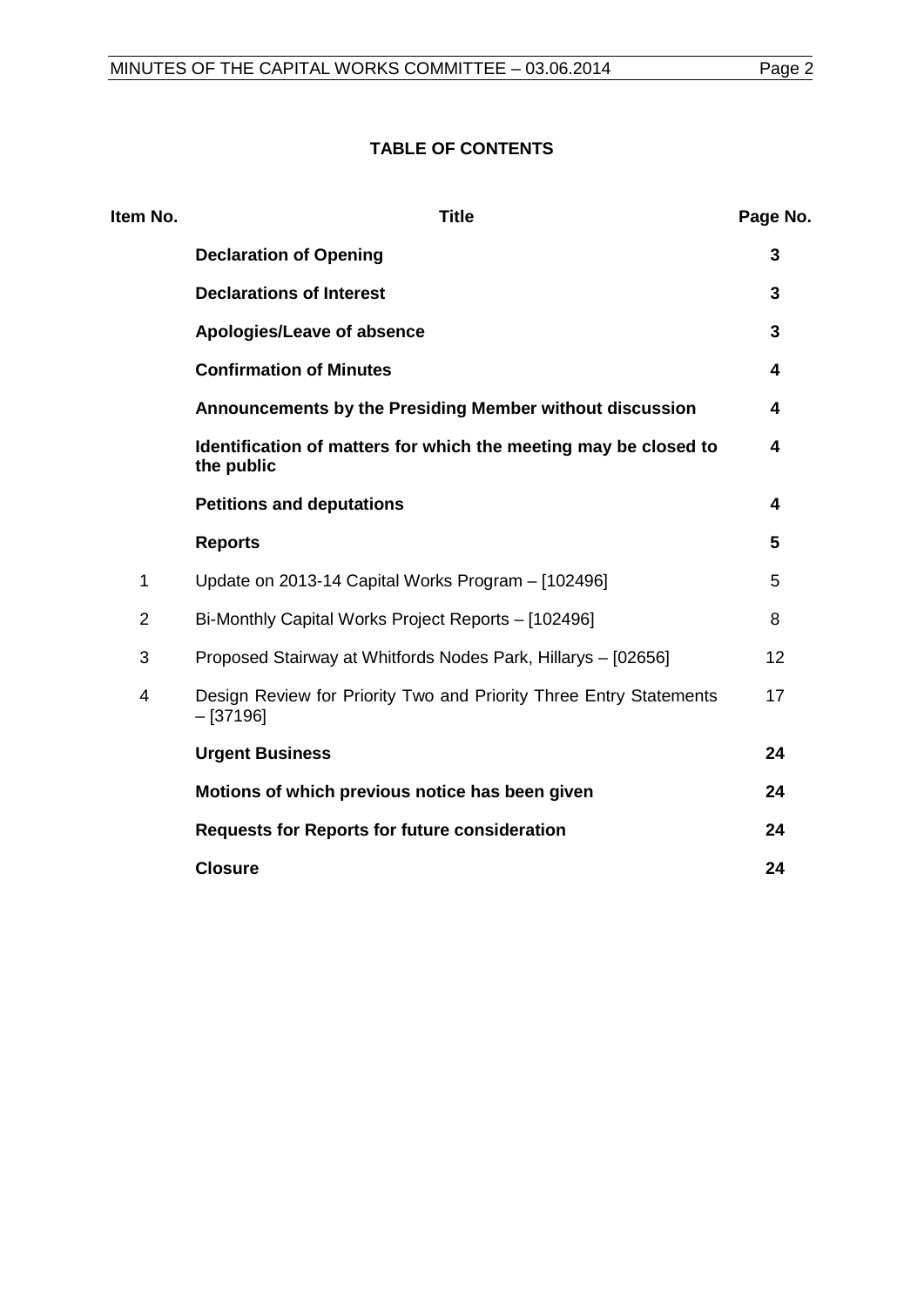# **CITY OF JOONDALUP**

**MINUTES OF THE CAPITAL WORKS COMMITTEE MEETING HELD IN CONFERENCE ROOM 2, JOONDALUP CIVIC CENTRE, BOAS AVENUE, JOONDALUP ON TUESDAY 3 JUNE 2014.** 

# **ATTENDANCE**

#### **Committee Members**

| Cr Kerry Hollywood        | <b>Presiding Member</b>          |
|---------------------------|----------------------------------|
| <b>Mayor Troy Pickard</b> |                                  |
| Cr Brian Corr             |                                  |
| Cr Teresa Ritchie, JP     |                                  |
| Cr Mike Norman            | deputising for Cr Hamilton-Prime |
| Cr Philippa Taylor        | <b>Deputy Presiding Member</b>   |

from 5.50pm from 6.05pm

# **Observers**

Cr John Chester

#### **Officers**

| Mr Mike Tidy      | <b>Director Corporate Services</b>      |
|-------------------|-----------------------------------------|
| Mr Nico Claassen  | <b>Director Infrastructure Services</b> |
| Mr Brad Sillence  | <b>Manager Governance</b>               |
| Mrs Dawn Anderson | Governance Officer                      |

# <span id="page-2-0"></span>**DECLARATION OF OPENING**

The Presiding Member declared the meeting open at 5.45pm.

# <span id="page-2-1"></span>**DECLARATIONS OF INTEREST**

Nil.

# <span id="page-2-2"></span>**APOLOGIES/LEAVE OF ABSENCE**

#### **Apologies:**

Cr Geoff Amphlett, JP.

# **Leave of Absence Previously Approved:**

<span id="page-2-3"></span>

| <b>Cr Christine Hamilton-Prime</b> | 1 June to 20 June 2014 inclusive;         |
|------------------------------------|-------------------------------------------|
| Cr Russ Fishwick, JP               | 4 August to 23 September 2014 inclusive;  |
| Cr Philippa Taylor                 | 20 August to 12 September 2014 inclusive. |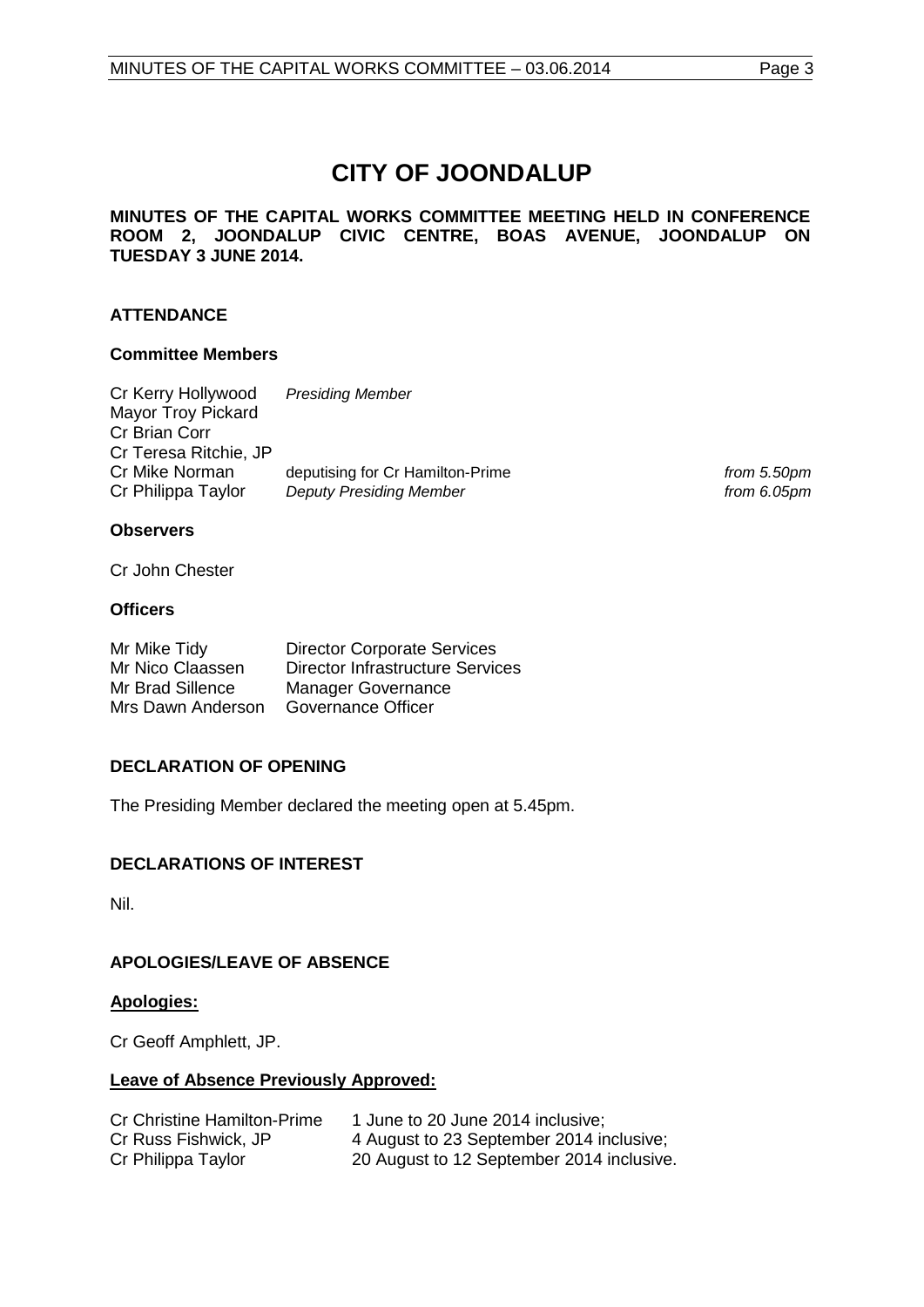# **CONFIRMATION OF MINUTES**

#### MINUTES OF THE CAPITAL WORKS COMMITTEE HELD 1 APRIL 2014

**MOVED Mayor Pickard, SECONDED Cr Ritchie that the minutes of the meeting of the Capital Works Committee held on 1 April 2014 be confirmed as a true and correct record.**

#### **The Motion was Put and CARRIED (4/0)**

**In favour of the Motion:** Cr Hollywood, Mayor Pickard, Crs Corr and Ritchie.

# <span id="page-3-0"></span>**ANNOUNCEMENTS BY THE PRESIDING MEMBER WITHOUT DISCUSSION**

Nil.

#### <span id="page-3-1"></span>**IDENTIFICATION OF MATTERS FOR WHICH THE MEETING MAY BE CLOSED TO THE PUBLIC**

In accordance with Clause 5.2 of the City's *Meeting Procedures Local Law 2013*, this meeting was not open to the public.

# <span id="page-3-2"></span>**PETITIONS AND DEPUTATIONS**

Nil.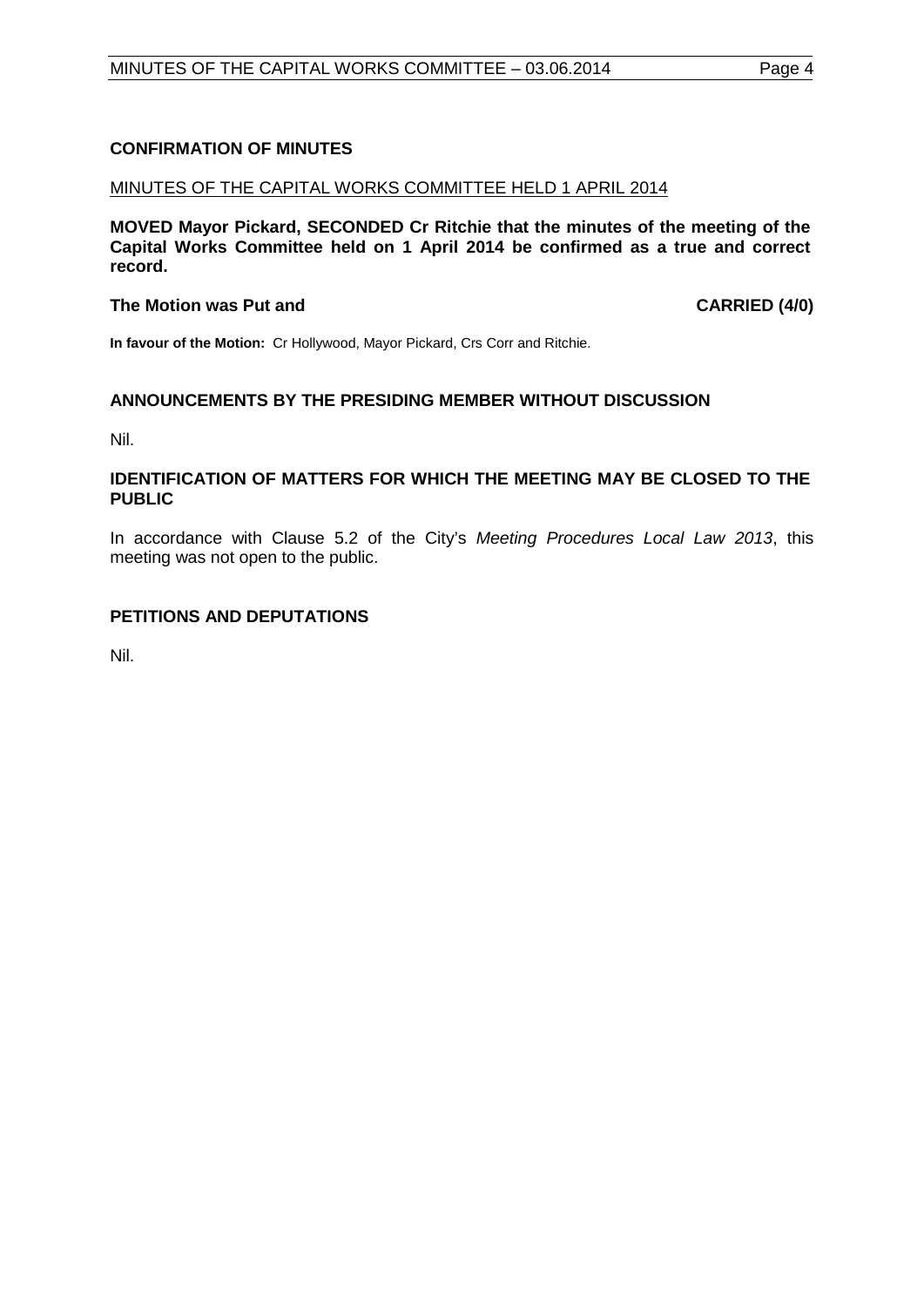<span id="page-4-0"></span>**REPORTS**

<span id="page-4-1"></span>

| <b>ITEM1</b>                          | UPDATE ON 2013-14 CAPITAL WORKS PROGRAM                                                                                                                |
|---------------------------------------|--------------------------------------------------------------------------------------------------------------------------------------------------------|
| <b>WARD</b>                           | All                                                                                                                                                    |
| <b>RESPONSIBLE</b><br><b>DIRECTOR</b> | Mr Nico Claassen<br>Infrastructure Services                                                                                                            |
| <b>FILE NUMBER</b>                    | 102496, 101515                                                                                                                                         |
| <b>ATTACHMENT</b>                     | Attachment 1<br>Capital Works Project Report 2013-14                                                                                                   |
| <b>AUTHORITY / DISCRETION</b>         | Information - includes items provided to Council for<br>information purposes only that do not require a decision of<br>Council (that is for 'noting'). |

# **PURPOSE**

For the Capital Works Committee to note the update on the *2013-14 Capital Works Program*.

#### **EXECUTIVE SUMMARY**

The Capital Works Project Report for the 2013-14 program, as at 30 April 2014, is attached (Attachment 1 refers).

*It is recommended that the Capital Works Committee NOTES the report on the Capital Works Projects for 2013-14 as at 30 April 2014 forming Attachment 1 to this Report.*

# **BACKGROUND**

At its meeting held on 15 May 2012 (CJ094-05/12 refers), Council resolved in part, to establish a Capital Works Committee to:

- *oversee the monthly progress of the City's annual Capital Works Program and review of the City's Five Year Capital Works Program*
- *oversee the long term planning of major capital works projects not being the role of a Council Committee established for such purposes*
- *consider recommendations to modify the City's Capital Works.*

# **DETAILS**

The Capital Works Project Report for the 2013-14 program, as at 30 April 2014, is provided at Attachment 1.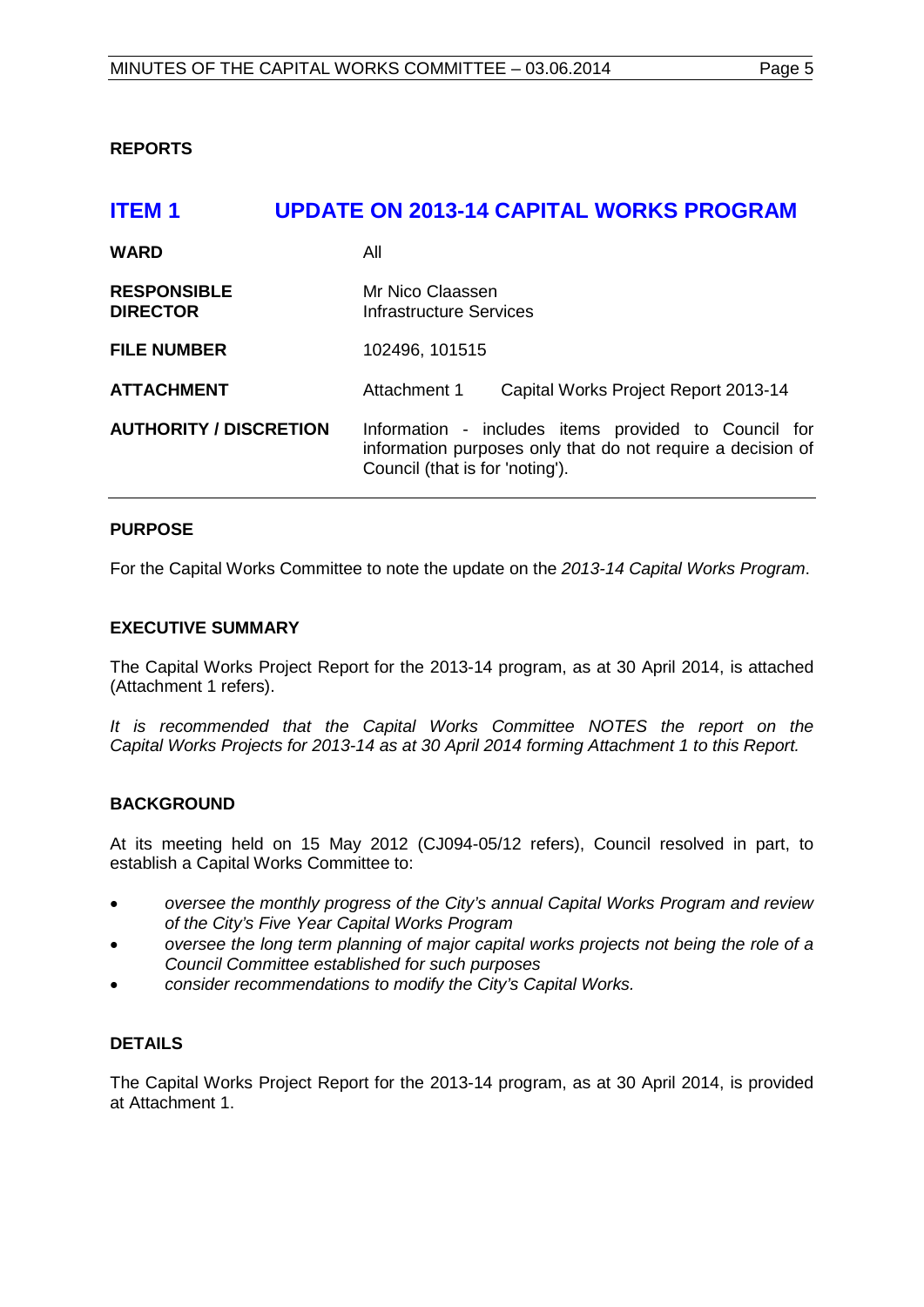# **Legislation / Strategic Community Plan / policy implications**

**Legislation** Sections 5.17 and 6.8 of the *Local Government Act 1995.* A committee cannot make decisions, on behalf of the Council, that require an absolute majority decision (section 5.17 of the *Local Government Act 1995)*, in which case, and in accordance with Section 6.8 of the *Local Government Act 1995,* includes approving expenditure not included in the City's Annual Budget. The Capital Works Committee could only recommend to the Council to approve or modify capital works projects.

# **Strategic Community Plan**

- **Key theme** Financial Sustainability.
- **Objective** Major project delivery.
- **Strategic initiative** Not applicable.
- **Policy** Not applicable.

#### **Risk management considerations**

Not applicable.

# **Financial / budget implications**

Not applicable.

# **Regional significance**

Not applicable.

# **Sustainability implications**

Not applicable.

# **Consultation**

Not applicable.

# **COMMENT**

The Capital Works Project Report for the 2013-14 program provides an update on the capital works activities undertaken as at 30 April 2014.

# **VOTING REQUIREMENTS**

Simple Majority.

*Cr Norman entered the room at 5.50pm.*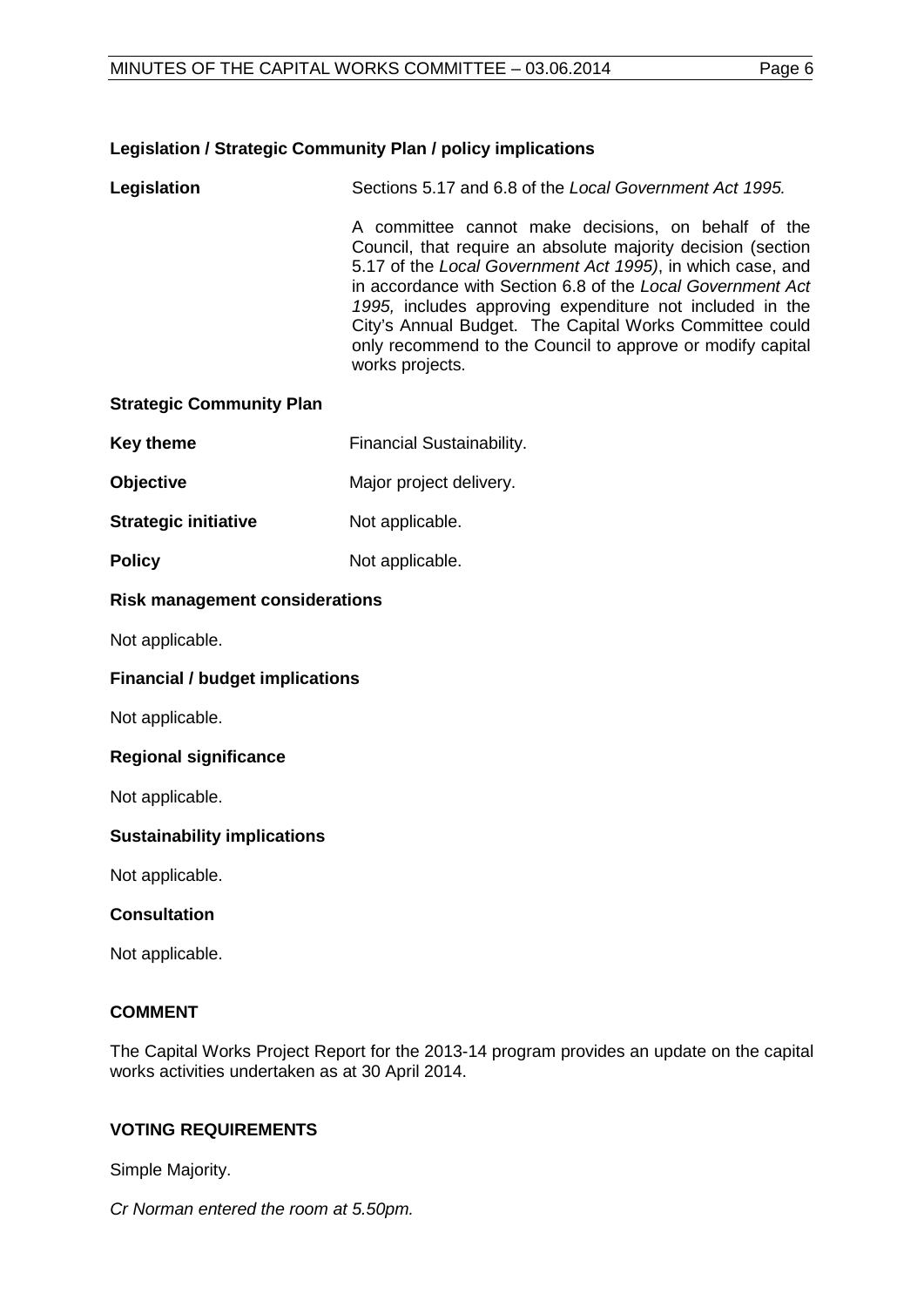# **MOVED Cr Norman, SECONDED Mayor Pickard that the Capital Works Committee NOTES the report on the Capital Works Projects for 2013-14 as at 30 April 2014 forming Attachment 1 to this Report.**

#### **The Motion was Put and CARRIED (5/0)**

**In favour of the Motion:** Cr Hollywood, Mayor Pickard, Crs Corr, Norman and Ritchie.

*Appendix 1 refers*

*[To access this attachment on electronic document, click here:](http://www.joondalup.wa.gov.au/files/committees/CWOC/2014/Attach1agnCWC030614.pdf)* Attach1agnCWC030614.pdf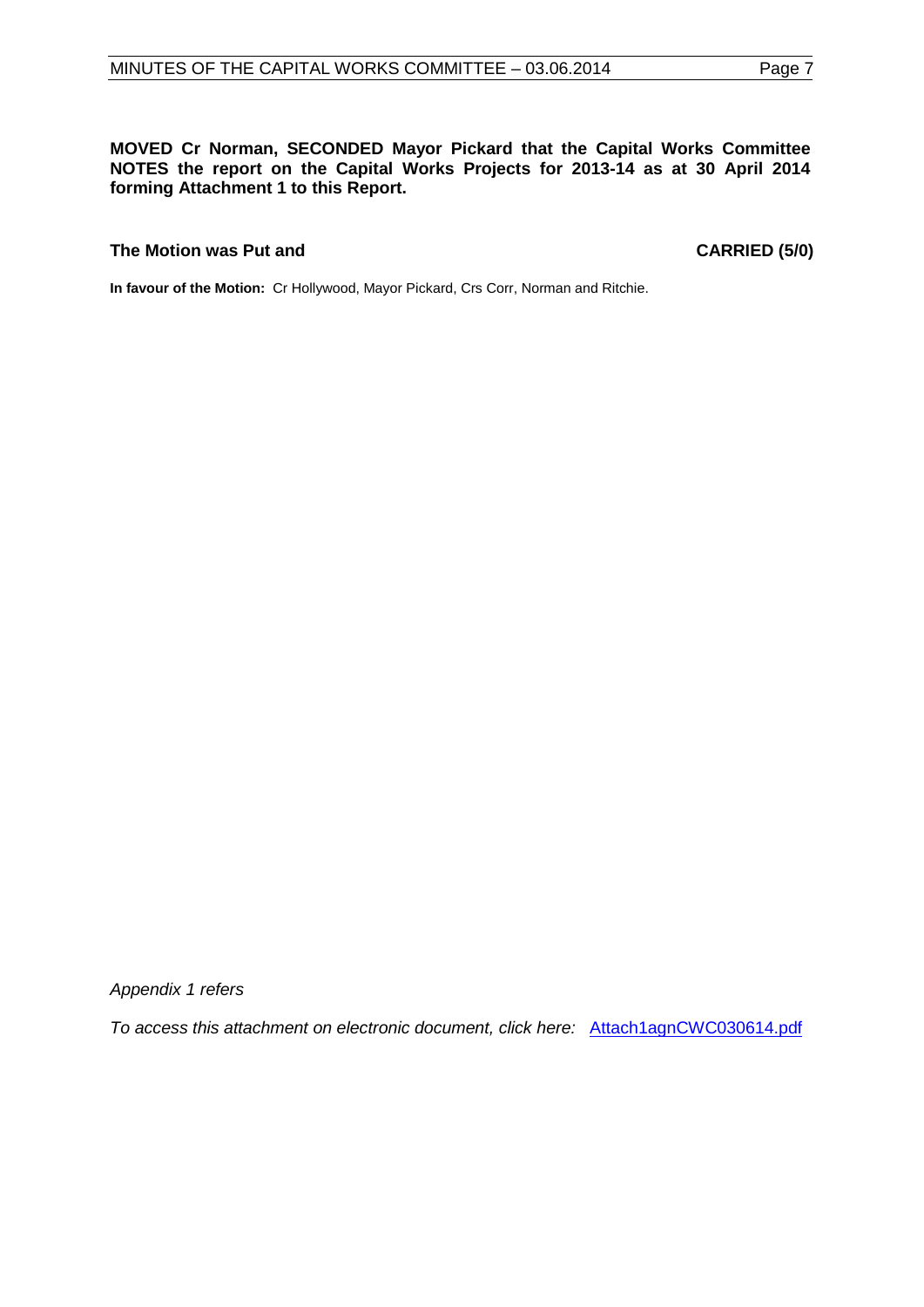# <span id="page-7-0"></span>**ITEM 2 BI-MONTHLY CAPITAL WORKS PROJECT REPORTS**

| <b>WARD</b>                           | All                                                                                                                                                                                                                               |                                                                                                                                                                                                                                                                                                                                                                                                                                                                                                                                  |  |
|---------------------------------------|-----------------------------------------------------------------------------------------------------------------------------------------------------------------------------------------------------------------------------------|----------------------------------------------------------------------------------------------------------------------------------------------------------------------------------------------------------------------------------------------------------------------------------------------------------------------------------------------------------------------------------------------------------------------------------------------------------------------------------------------------------------------------------|--|
| <b>RESPONSIBLE</b><br><b>DIRECTOR</b> | Mr Nico Claassen<br><b>Infrastructure Services</b>                                                                                                                                                                                |                                                                                                                                                                                                                                                                                                                                                                                                                                                                                                                                  |  |
| <b>FILE NUMBER</b>                    | 102496, 101515                                                                                                                                                                                                                    |                                                                                                                                                                                                                                                                                                                                                                                                                                                                                                                                  |  |
| <b>ATTACHMENT</b>                     | Attachment 1<br>Attachment 2<br>Attachment 3<br>Attachment 4<br>Attachment 5<br>Attachment 6<br>Attachment 7<br>Attachment 8<br>Attachment 9<br>Attachment 10<br>Attachment 11<br>Attachment 12<br>Attachment 13<br>Attachment 14 | Hodges Drive duplication<br>Warrandyte Park - landscape upgrade<br>Mawson Park - landscape upgrade<br>Delamere Park construction<br><b>Arterial Roads Entry Statements</b><br>Shenton Avenue landscaping<br><b>Admiral Park refurbishment</b><br>Marmion Foreshore car park<br>Iluka District Open Space - sports light<br>upgrade<br>Otago Park - sump beautification<br>Joondalup City Centre lighting<br><b>Warwick Leisure Centre extension</b><br>Multi-storey car park - Boas Avenue<br>Entry Statements - Joondalup Drive |  |
| <b>AUTHORITY / DISCRETION</b>         | Council (that is for 'noting').                                                                                                                                                                                                   | Information - includes items provided to Council for<br>information purposes only that do not require a decision of                                                                                                                                                                                                                                                                                                                                                                                                              |  |

# **PURPOSE**

For the Capital Works Committee to note the bi-monthly project status reports for capital works projects.

# **EXECUTIVE SUMMARY**

At its meeting held on 6 August 2013, the Capital Works Committee determined which capital works project reports were required and the frequency of reporting. The bi-monthly project reports are attached (Attachments 1-14 refer).

*It is therefore recommended that the Capital Works Committee NOTES the:*

- *1 bi-monthly capital works project reports forming Attachments 1-14 to this Report;*
- *2 completion of the Admiral Park refurbishment project and that no further status reports will be provided for this project.*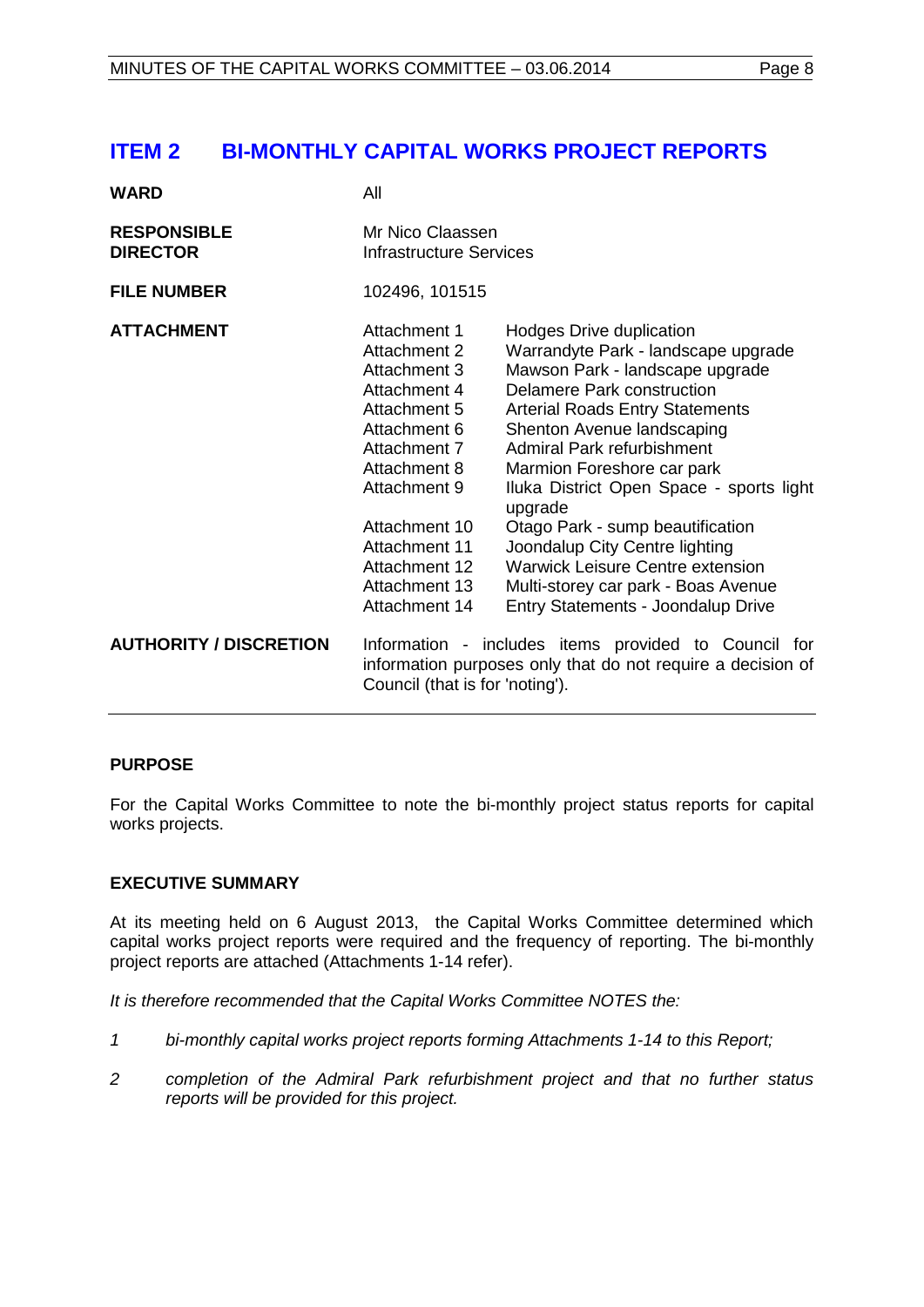# **BACKGROUND**

At its meeting held on 6 August 2013 the Capital Works Committee requested that the following project reports from the *2013-14 Capital Works Program* be provided on a bi-monthly basis:

- Currambine Community Centre.
- Hodges Drive duplication.
- Warrandyte Park landscape upgrade.
- Mawson Park landscape upgrade.
- Hillarys Park landscape upgrade.
- Delamere Park construction.
- Arterial Roads Entry Statements.
- Suburban Entry Statements.
- Shenton Avenue landscaping
- Admiral Park refurbishment.
- Marmion Foreshore car park.
- Iluka District Open Space sports lighting upgrade.
- Otago Park sump beautification.
- Joondalup City Centre lighting.
- Warwick Leisure Centre extension.
- Multi-storey car park Boas Avenue.

The following projects which required bi-monthly project reports have now been completed and the final report was presented to the Capital Works Committee held on 1 April 2014:

- Currambine Community Centre.
- Hillarys Park landscape upgrade.

At its meeting held on 10 December 2013 (CJ252-12/13 refers), Council agreed, in part to:

*"2 APPROVES BY AN ABSOLUTE MAJORITY the reallocation of \$170,000 from Capital Works project SSE2020 Suburban Entry Statements, to fund the installation of a third priority one entry statement as detailed in Part 1 above;"*

Project SSE2020 Suburban Entry Statements has now been withdrawn and the final status report was presented to the Capital Works Committee at its meeting held on 1 April 2014.

Further to the above, the following project, Entry Statements - Joondalup Drive has been created and a bi-monthly status update will be provided to the Capital Works Committee.

# **DETAILS**

A summary of the projects and their current status is detailed in the bi-monthly project reports forming Attachments 1-14 to this Report.

The following project which required a bi-monthly project report has now been completed and no further reports will be presented to the Capital Works Committee:

• Admiral Park refurbishment.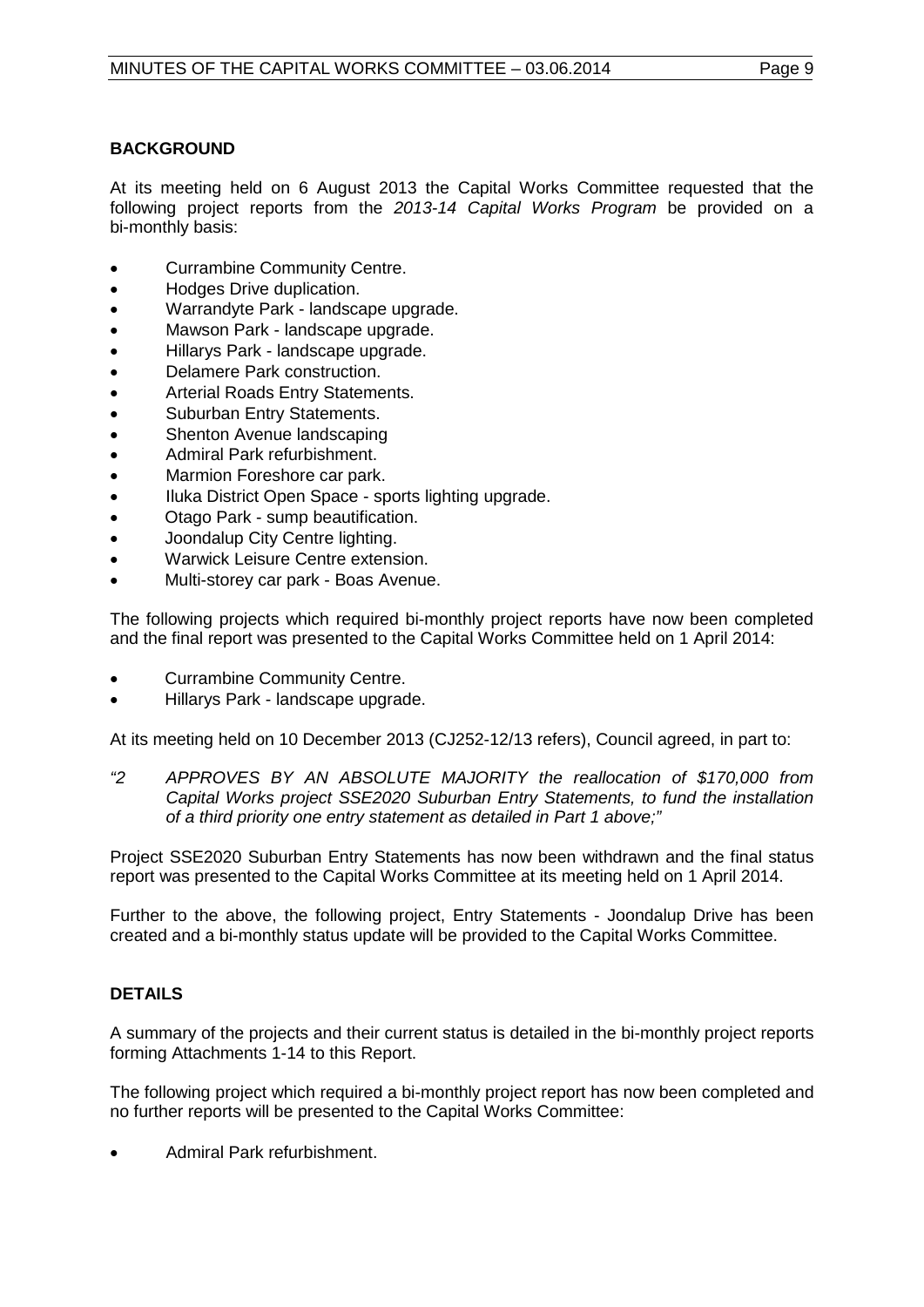# **Legislation / Strategic Community Plan / policy implications**

**Legislation** Sections 5.17 and 6.8 of the *Local Government Act 1995.*  A committee cannot make decisions, on behalf of the Council, that require an absolute majority decision (section 5.17 of the *Local Government Act 1995)*, in which case, and in accordance with Section 6.8 of the *Local Government Act 1995,* includes approving expenditure not included in the City's Annual Budget. The Capital Works Committee could only recommend to the Council to approve or modify capital

works projects.

# **Strategic Community Plan**

- **Key theme** Financial Sustainability.
- **Objective** Major project delivery.
- **Strategic initiative** Not applicable.
- **Policy** Not applicable.

#### **Risk management considerations**

Not applicable.

# **Financial/budget implications**

Not applicable.

# **Regional significance**

Not applicable.

# **Sustainability implications**

Not applicable.

# **Consultation**

Not applicable.

# **COMMENT**

The attached capital works project reports provide an update on the activities undertaken in the last two months.

# **VOTING REQUIREMENTS**

Simple Majority.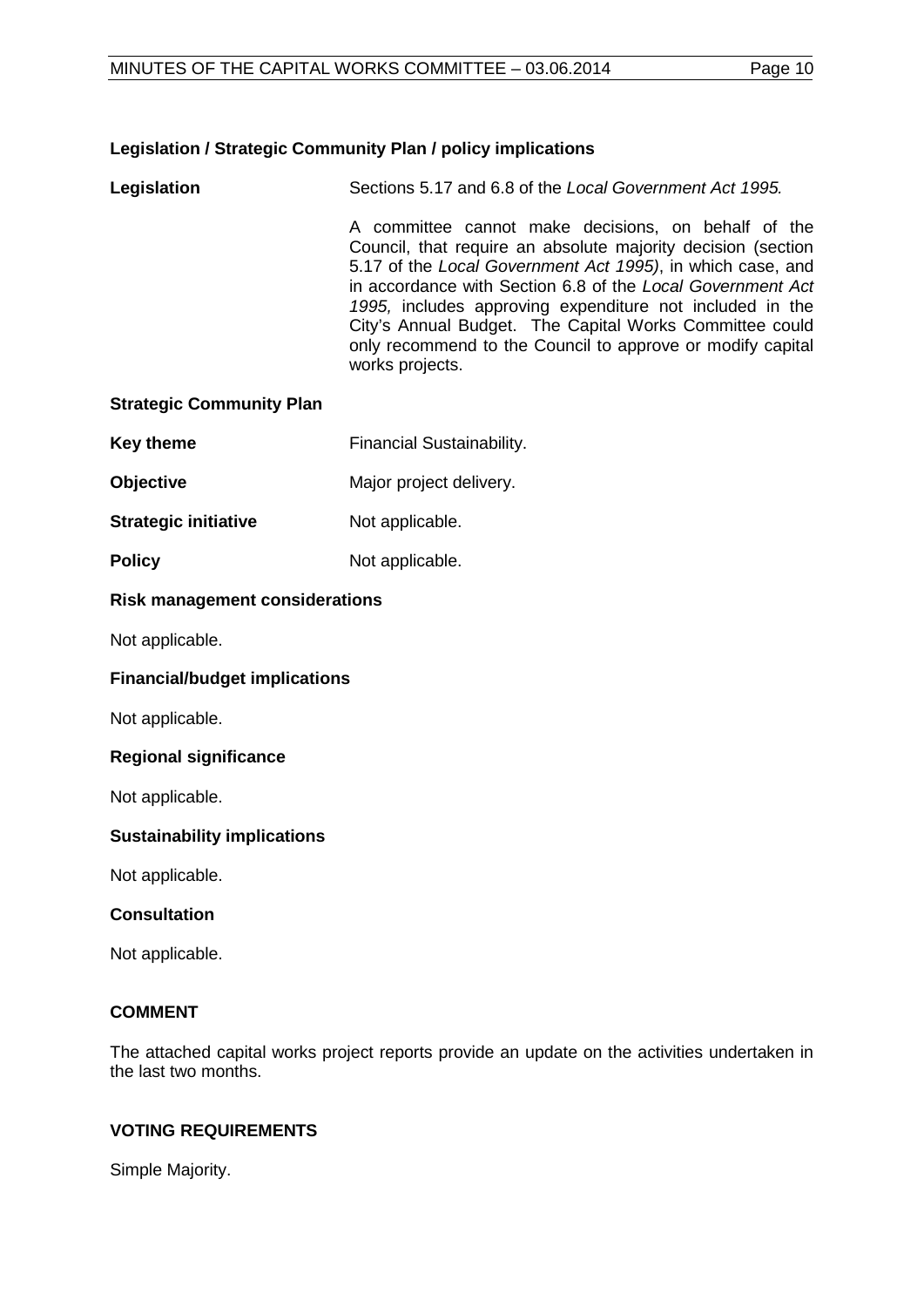**MOVED Cr Norman, SECONDED Cr Ritchie that the Capital Works Committee NOTES the:**

- **1 bi-monthly capital works project reports forming Attachments 1-14 to this Report;**
- **2 completion of the Admiral Park refurbishment project and that no further status reports will be provided for this project.**

# **The Motion was Put and CARRIED (5/0)**

**In favour of the Motion:** Cr Hollywood, Mayor Pickard, Crs Corr, Norman and Ritchie.

*Appendix 2 refers*

*To access this attachment on electronic document, click here:* Attach2agnCWC030614.pdf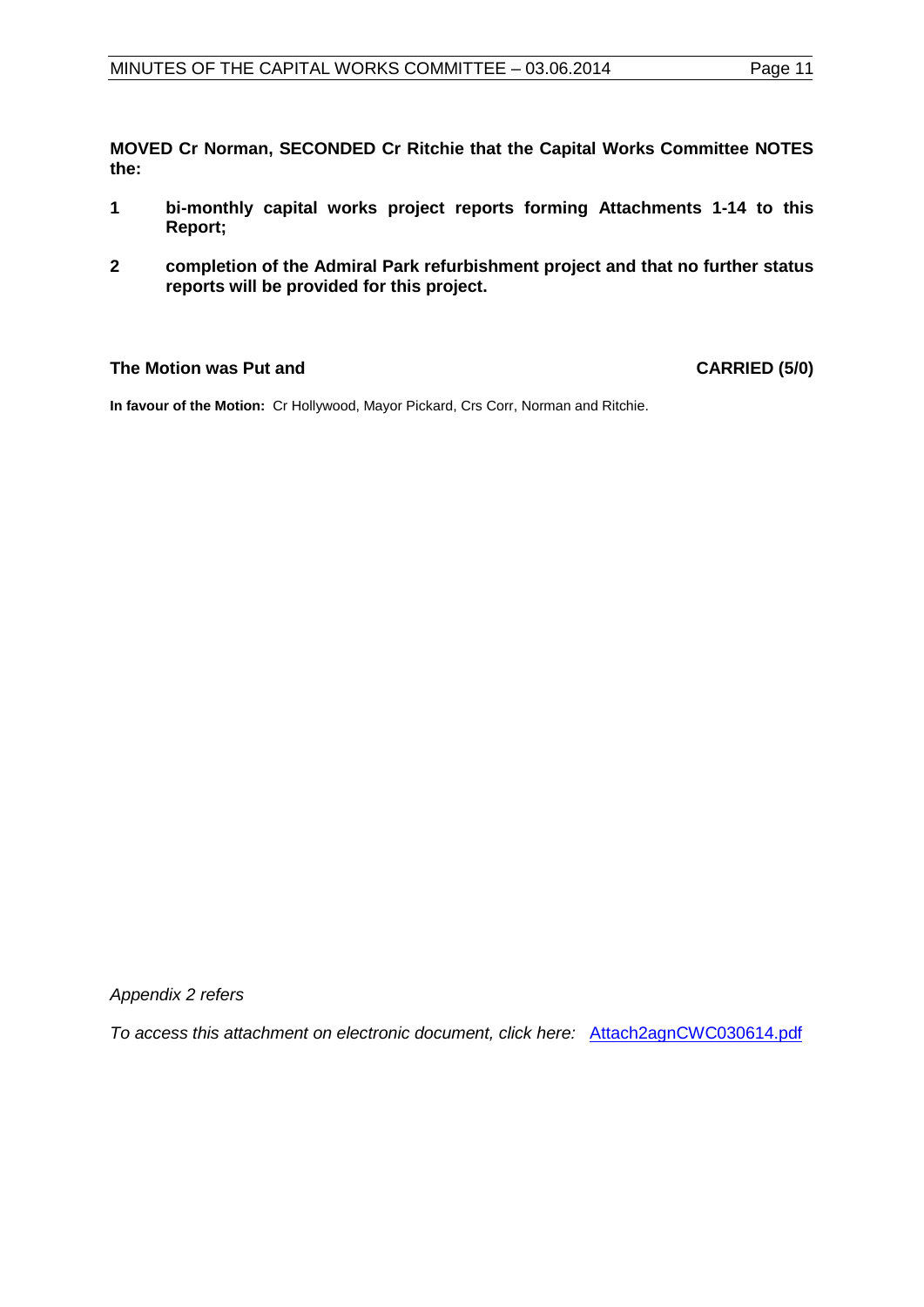# <span id="page-11-0"></span>**ITEM 3 PROPOSED STAIRWAY AT WHITFORDS NODES PARK, HILLARYS**

| <b>WARD</b>                           | South-West                                         |            |                                                                                                                                                                             |
|---------------------------------------|----------------------------------------------------|------------|-----------------------------------------------------------------------------------------------------------------------------------------------------------------------------|
| <b>RESPONSIBLE</b><br><b>DIRECTOR</b> | Mr Nico Claassen<br><b>Infrastructure Services</b> |            |                                                                                                                                                                             |
| <b>FILE NUMBER</b>                    | 101515, 02656                                      |            |                                                                                                                                                                             |
| <b>ATTACHMENT</b>                     | Attachment 1                                       | Assessment | Whitfords Nodes Stairway Ecological                                                                                                                                         |
|                                       | Attachment 2                                       |            | Aerial Map Proposed Stairway Location                                                                                                                                       |
| <b>AUTHORITY / DISCRETION</b>         | amending budgets.                                  |            | Executive - The substantial direction setting and oversight<br>role of Council, such as adopting plans and reports,<br>accepting tenders, directing operations, setting and |

#### **PURPOSE**

For Council to consider the proposal to construct a stairway at Whitfords Nodes Park, Hillarys.

# **EXECUTIVE SUMMARY**

The Harbour Rise Homeowners Association (HRHA) has proposed that the City construct a stairway in Whitfords Nodes Park linking the turfed area of the park with the lookout on the high dune in the north-east of the park. The proposal for the stairway has the support of the Joondalup Community Coast Care Forum (JCCCF). The cost of the proposed structure is estimated to be \$219,000.

The existing lookout area is  $26m^2$  and is currently accessed by a stabilised limestone pathway that is fit for purpose (Attachment 2 refers).

The City commissioned environmental consultants to undertake an ecological assessment of the proposal (Attachment 1 refers). The report concluded that it would be difficult for the City to obtain the necessary State Government approvals to clear vegetation for the project. The assessment also highlighted environmental concerns with the construction of the stairway, namely the possibility of dunal blowouts, erosion and serious weed invasion of the site.

The assessment also noted that if the stairway was constructed, considerable maintenance will be required to stop ongoing environmental degradation of the area.

*It is therefore recommended that Council DOES NOT SUPPORT the proposal to construct a stairway to the northern lookout at Whitfords Nodes Park.*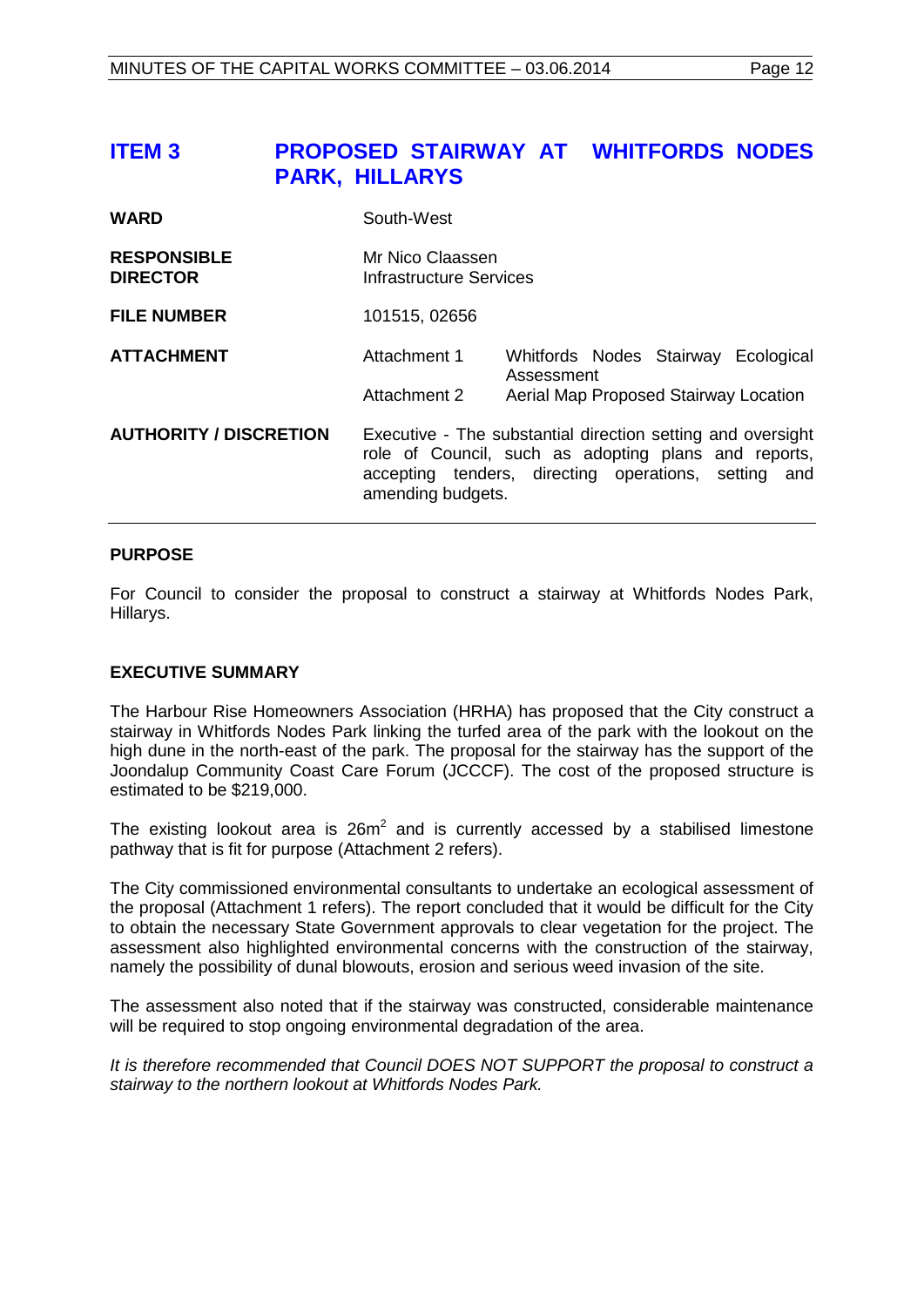#### **BACKGROUND**

At the Ratepayers Group Budget Breakfast held on 26 March 2012, the HRHA presented a proposal to the City for the construction of a stairway to link the turfed area at Whitfords Nodes Park Hillarys with the summit of the dune lookout. This lookout is located at the northeast corner of the park (Attachment 2 refers). The proposal was described as 'the Jacobs Ladder of the north'*.*

The City subsequently commissioned environmental consultants to undertake an ecological assessment of the proposal (Attachment 1 refers).

#### **DETAILS**

Whitfords Nodes Park is a heavily-used park, located directly north of Hillarys Marina. The park has a toilet block, play equipment and access via short pathways to Whitfords Beach.

Whitfords Nodes Park was constructed within dunal swales, with coastal dunes west of the grassed parkland area and highly-vegetated dune systems located to the east (Attachment 2 refers).

The large dune system on the eastern edge of the park contains a network of limestone pathways, linking the parkland with two high lookout points. The pathways were upgraded three years ago and are in good condition. The proposal is to link the turf area with the northern lookout via a stairway that traverses the western side of the high northern dune where the lookout is located.

The section of the dune where it is proposed to build the lookout has historically been badly degraded by pedestrians climbing the dune and not using the existing pathway. The City has recently constructed bushland fencing and placed large branches on the steep banks of the dune to prevent erosion. These actions have stopped pedestrian access at this location and vegetation condition has improved and damage has ceased.

The City has built similar stairs on a large dune in Craigie bushland in 2010. The Craigie stairs were constructed of dressed, treated pine. The cost of these stairs was \$219,600 excluding associated design and engineering costs. Other construction materials to be considered would include galvanised steel or plastic. The cost for the stairs at Whitfords Nodes would be comparable with the Craigie bushland stairs.

The environmental consultants Ecoscape were engaged by the City to conduct an ecological assessment of the proposed project as the bushland at Whitfords Nodes forms part of the coastal reserve Bush Forever site (Attachment 1 refers).

The Ecoscape assessment concluded that if the stairway proposal was referred to the Department of Planning, the agency responsible for the implementation of Bush Forever, "a reasonable outcome for the City is not likely". This statement was made because the *Environmental Protection Notice 2005 WA* lists all Bush Forever sites as Environmentally Sensitive Areas; the exemptions to remove native vegetation under the Native Clearing regulations do not apply, thus making it very difficult to obtain vegetation clearing approval.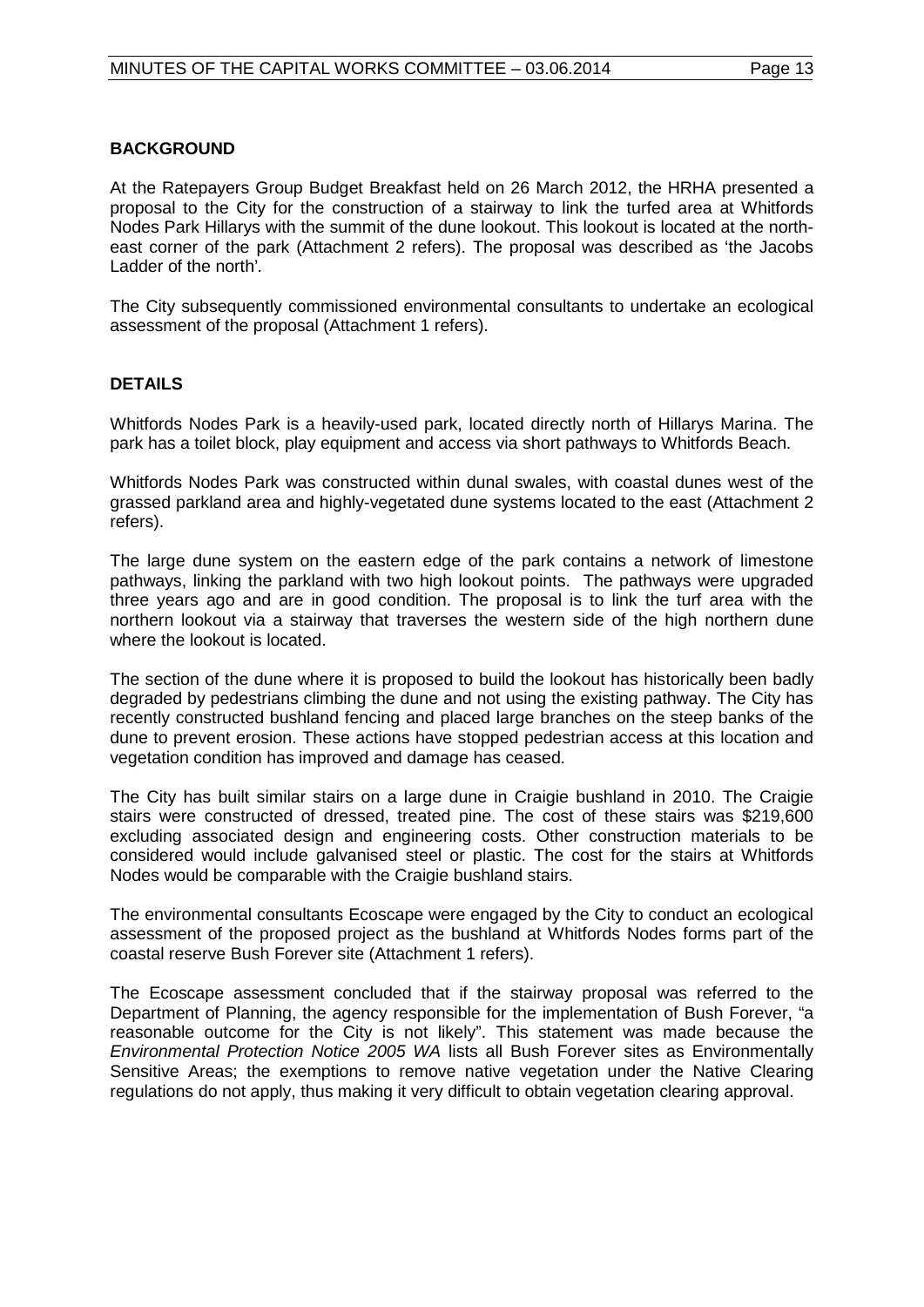# **Issues and options considered**

#### Option 1 – seek to obtain necessary approvals, grant funding and construct stairway

- The construction of the stairway would produce an amenity for park users wanting to undertake a vigorous exercise regime, running or walking up and down the stairs.
- The stairs would also shorten the distance and the time taken to access the lookout and the expansive views from the summit.

#### Option 2 – do not construct the stairway

- There is currently a fit-for-purpose pathway in place to access the two lookouts within Whitfords Nodes Park.
- To undertake the project will require obtaining environmental approvals, engineering designs and site surveys. The ongoing maintenance costs of a stairway in an exposed coastal location can also be high.
- Signage indicating location of pathways to lookouts to be installed.

# **Legislation / Strategic Community Plan / policy implications**

| Legislation | Metropolitan Region Scheme.                     |
|-------------|-------------------------------------------------|
|             | Amendment 1082/33 Bush Forever & Related Lands. |

#### **Strategic Community Plan**

| <b>Key theme</b>            | The Natural Environment.                                                                                                                                                                        |  |  |  |
|-----------------------------|-------------------------------------------------------------------------------------------------------------------------------------------------------------------------------------------------|--|--|--|
| <b>Objective</b>            | Environmental resilience.                                                                                                                                                                       |  |  |  |
| <b>Strategic initiative</b> | Understand the local environmental context.<br>$\bullet$<br>Identify and respond to environmental r<br>$\bullet$<br>vulnerabilities.<br>Demonstrate current best practice in envir<br>$\bullet$ |  |  |  |

best practice in environmental management for local water, waste, biodiversity and energy resources.

to environmental risks and

**Policy** Not applicable.

# **Risk management considerations**

If the stairway is constructed, there are a number of ongoing risks to the structure. These include the following:

- Future damage to the structure from bush fire, as the structure would be built in thick bushland.
- The bushland clearing to construct the structure will leave the area vulnerable to prevailing winds that may erode the sand dunes unless extensive planting and rehabilitation is undertaken post construction.
- Vegetation removal can result in weed species occupying the voids created by the removal of native species.
- Maintenance costs on coastal structures tend to be high because of the exposed location, salt-laden winds and acts of vandalism.
- That the stairway is not utilised because the existing pathways provide an alternative access route.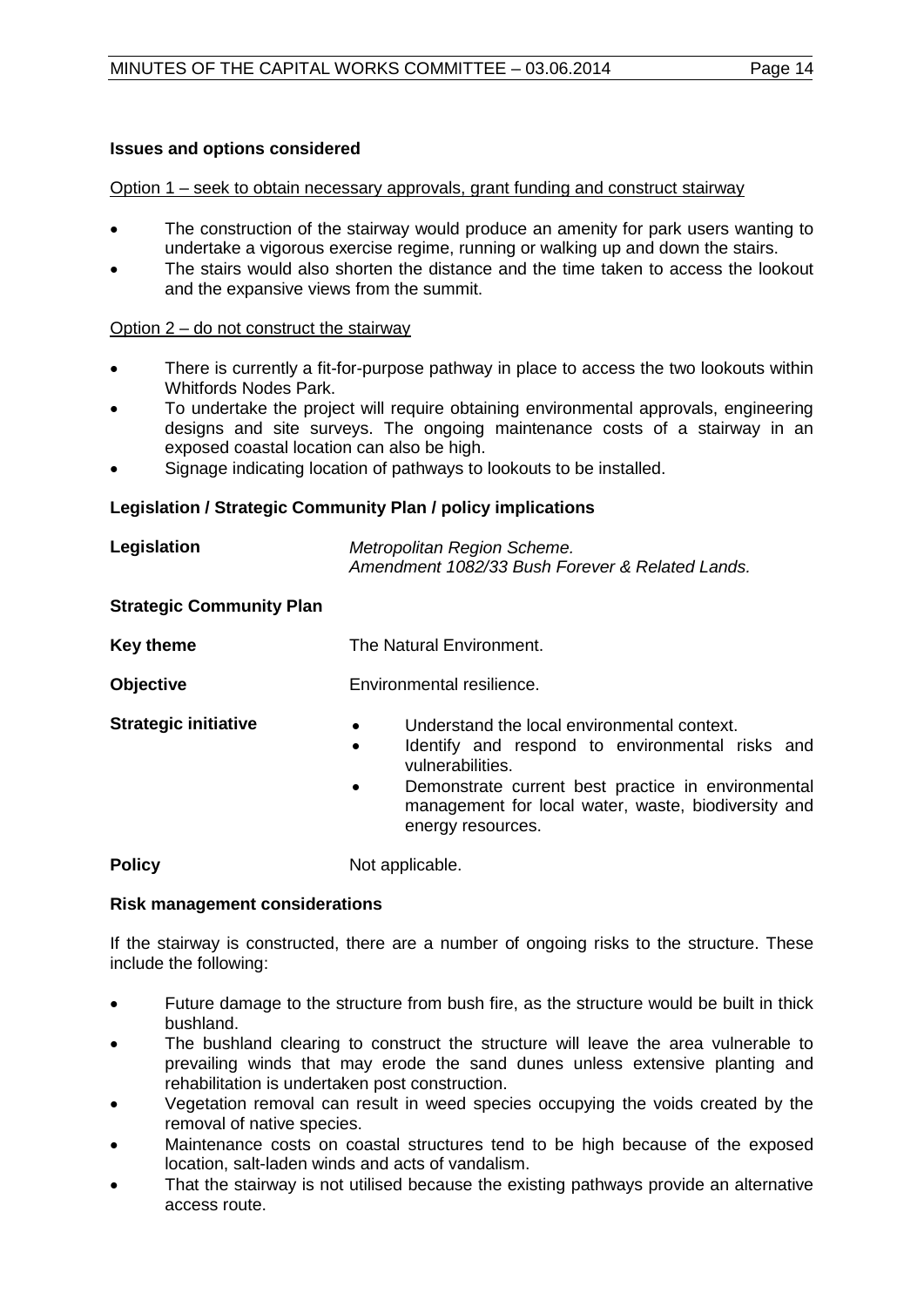# **Financial / budget implications**

No funds have been allocated for the project in the *Five Year Capital Works Program*.

If Lotterywest grant funding was sought, the City would have to provide a 25% in-kind contribution to the project. The lookout is estimated to cost \$219,000.

Current financial year impact

Not applicable.

#### Future financial year impact

| <b>Annual operating cost</b>                                                  | Maintenance costs would be approximately \$3,000 per<br>annum. This is assuming that the stairs are not damaged by<br>acts of vandalism, fire or storm events. |
|-------------------------------------------------------------------------------|----------------------------------------------------------------------------------------------------------------------------------------------------------------|
| <b>Estimated annual income</b>                                                | Not applicable.                                                                                                                                                |
| <b>Capital replacement</b>                                                    | The asset would require replacement after a period of 20<br>vears.                                                                                             |
| 20<br><b>Strategic</b><br>Year<br><b>Financial Plan impact</b><br>Impact year | The maintenance costs over a twenty year period are<br>estimated at \$60,000.<br>If the stairs were constructed in the 2015-16 financial year, it              |
|                                                                               | is envisaged they would require replacement in 2035-36.                                                                                                        |

#### **Regional significance**

Not applicable.

# **Sustainability implications**

#### **Environmental**

If the City was given the relevant approvals to construct the stairway, it would entail the removal of native coastal vegetation. These actions could result in the following environmental impacts:

- Clearing vegetation for construction has the potential to produce serious dune blowouts, because loose sand is exposed to prevailing winds.
- The clearing of vegetation and increased public pressure on the dune will provide for a greater opportunity for weeds to invade through seed distribution and reduction in the competitive pressures of native species.
- Additional fencing would be required to keep pedestrians on the pathway; this will result in more vegetation disturbance.
- The piles required to stabilise the dune could allow rain and erosive forces to undermine the dune structure.

# Social

The ability for park users to access the dune system in the day will bring additional amenity value to the park. This could have implications after dark with the easier access making it a focal point for antisocial behaviours. Economic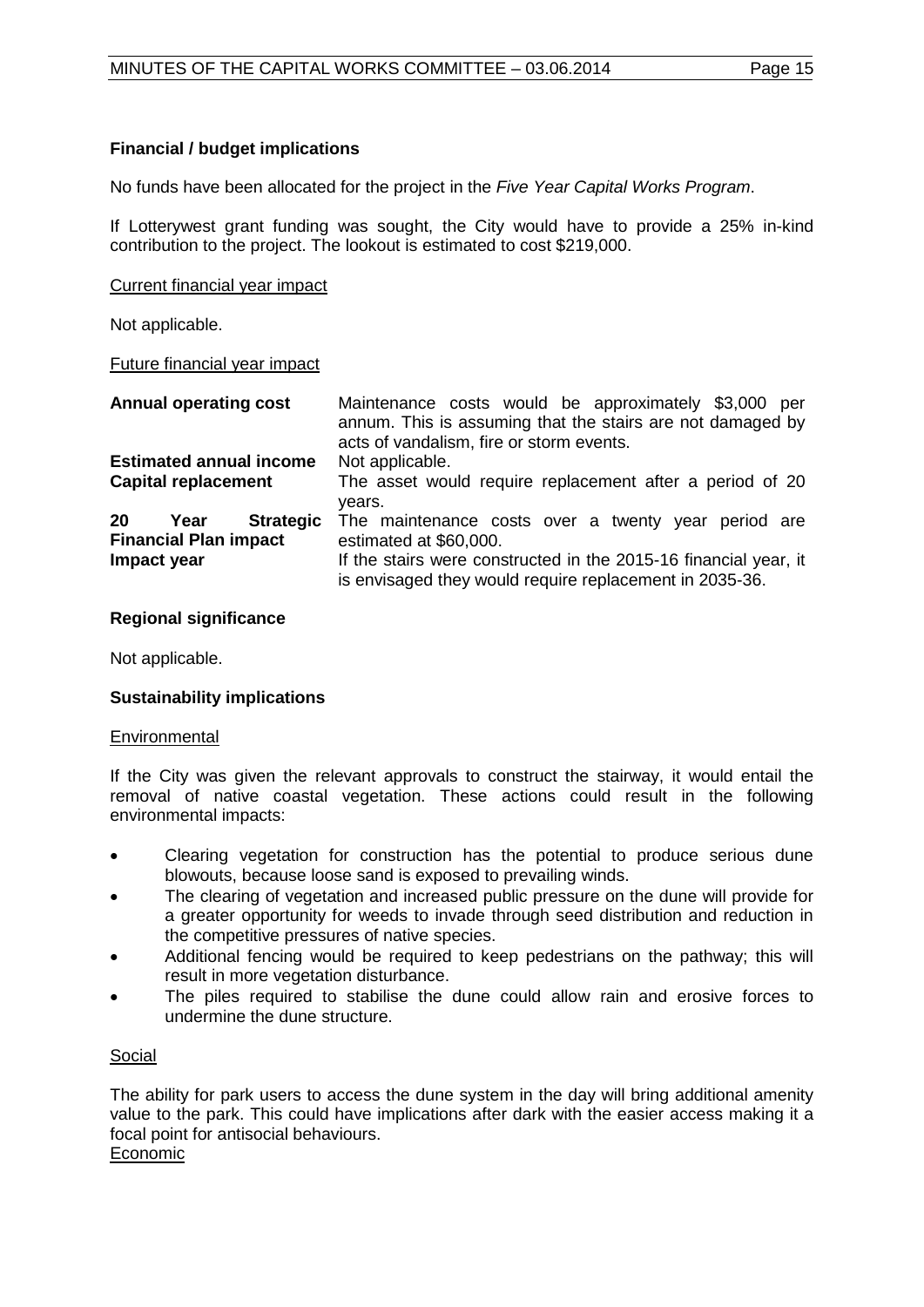The construction of the stairway will have implications in terms of initial capital costs plus annual maintenance. These implications can become unsustainable if the area is subject to frequent acts of vandalism or arson.

#### **Consultation**

The proposal for the stairway was requested by the HRHA. Following the initial proposal, the JCCCF discussed the proposal, and passed a resolution in its support. A representative from the City was present during these proceedings.

No formal consultation process has been entered into by the City.

# **COMMENT**

The proposal to construct the stairway is not recommended for the following reasons:

- The current access to the northern lookout is fit-for-purpose; duplication is not required.
- The destination for the stairway (the lookout) is so small, that sufficient amenity value will not be garnered from the considerable expenditure required to build the structure.
- It is very unlikely that the necessary approvals required from statutory authorities to build the structure can be obtained.
- The potential adverse environmental impacts to the environment, both during construction and throughout the life of the stairway.

#### **VOTING REQUIREMENTS**

Simple Majority.

*Cr Taylor entered the room at 6.05pm.*

#### **OFFICER'S RECOMMENDATION**

That the Capital Works Committee DOES NOT SUPPORT the proposal to construct a stairway to the northern lookout at Whitfords Nodes Park.

# **PROCEDURAL MOTION – THAT THE ITEM BE REFERRED BACK TO THE CEO**

**MOVED Cr Norman, SECONDED Mayor Pickard that the item be REFERRED BACK to the Chief Executive Officer to allow a further report to be prepared on the assessment of costings and potential external funding sources for the construction of a stairway to the southern side of the current lookout location.** 

#### **The Procedural Motion was Put and CARRIED (6/0)**

**In favour of the Procedural Motion:** Cr Hollywood, Mayor Pickard, Crs Corr, Norman, Ritchie and Taylor.

#### *Appendix 3 refers*

*[To access this attachment on electronic document, click here:](http://www.joondalup.wa.gov.au/files/committees/CWOC/2014/Attach3agnCWC030614.pdf)* Attach3agnCWC030614.pdf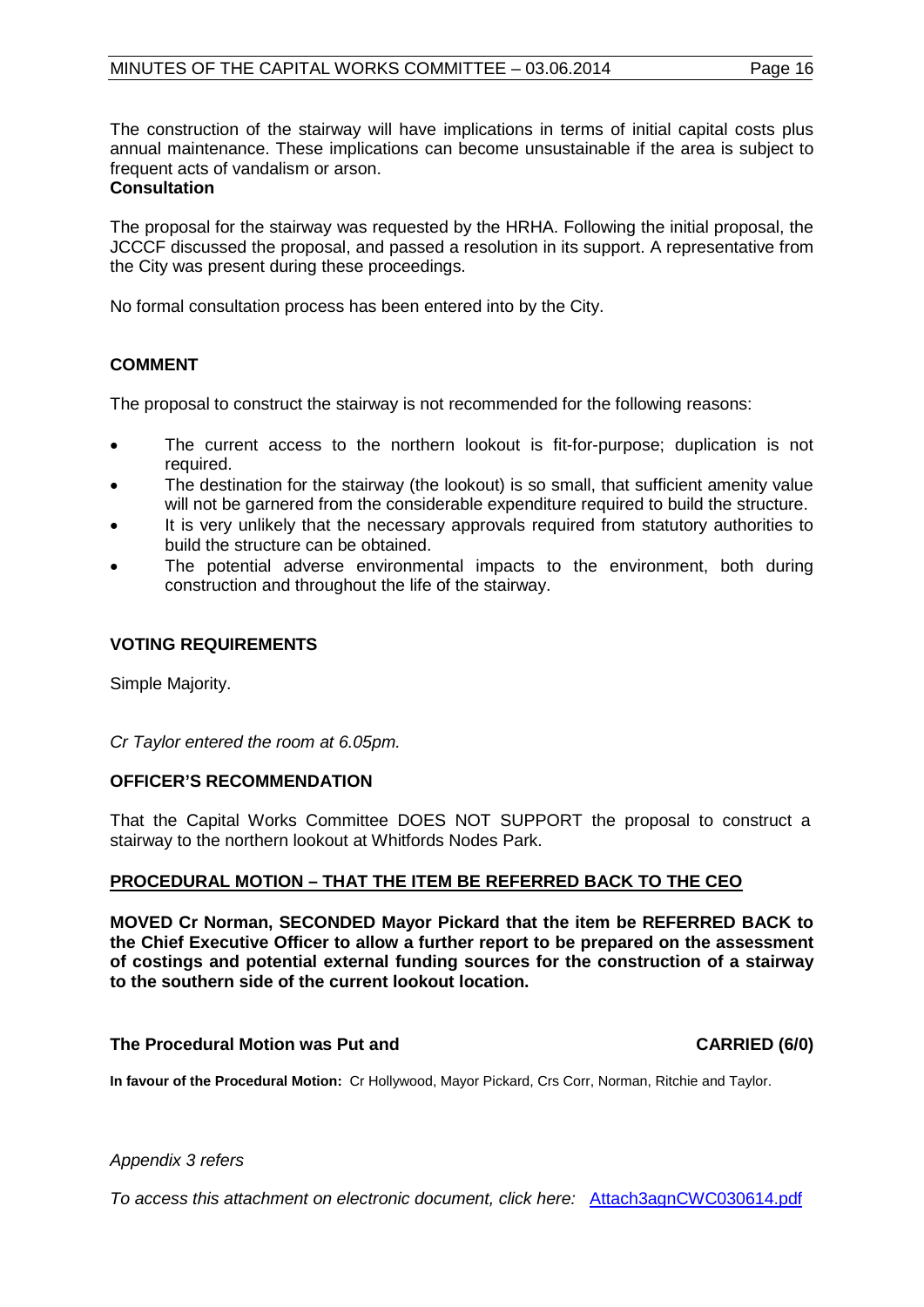# <span id="page-16-0"></span>**ITEM 4 DESIGN REVIEW FOR PRIORITY TWO AND PRIORITY THREE ENTRY STATEMENTS**

| <b>WARD</b>                           | All                                                                          |                                                                                                                                                                               |  |
|---------------------------------------|------------------------------------------------------------------------------|-------------------------------------------------------------------------------------------------------------------------------------------------------------------------------|--|
| <b>RESPONSIBLE</b><br><b>DIRECTOR</b> | Mr Nico Claassen<br>Infrastructure Services                                  |                                                                                                                                                                               |  |
| <b>FILE NUMBER</b>                    | 37196, 101515                                                                |                                                                                                                                                                               |  |
| <b>ATTACHMENT</b>                     | Attachment 1<br>Attachment 2<br>Attachment 3<br>Attachment 4<br>Attachment 5 | Entry statement review<br>Typical revised priority<br>entry<br>two<br>statement<br>Typical priority three entry statement<br>Original locations map<br>Proposed locations map |  |
| <b>AUTHORITY / DISCRETION</b>         | amending budgets.                                                            | Executive - The substantial direction setting and oversight<br>role of Council, such as adopting plans and reports,<br>accepting tenders, directing operations, setting and   |  |

#### **PURPOSE**

For Council to endorse the revised design and proposed locations of the priority two and priority three entry statements and approve the installation timetable for priority two entry statements.

# **EXECUTIVE SUMMARY**

A report on the *Priority Two and Priority Three Entry Statements* was presented to the Capital Works Committee at its meeting held on 1 April 2014. At that meeting it was agreed that the design of the priority two and priority three entry statements be professionally revised including a revision of the installation timetable to focus on the installation of priority two entry statements initially.

A professional review of the priority two and priority three entry statements was requested and the "Joondalup Priority 2 & 3 Entry Statements Review" report prepared by Urban Design and Landscape Architecture (UDLA) was received by the City on 9 May 2014 (Attachment 1 refers).

Recommendations from that review have been acknowledged and reflected in the revised typical priority two entry statement design (Attachment 2 refers). The priority three entry statement has no changes made to the sign itself but allowance has been made in the garden bed for future inclusion of interpretive poles (Attachment 3 refers).

The original locations mapped for entry statements has been included for reference and forms Attachment 4 to this Report. The proposed locations map for priority two and priority three entry statements forms Attachment 5 to this Report.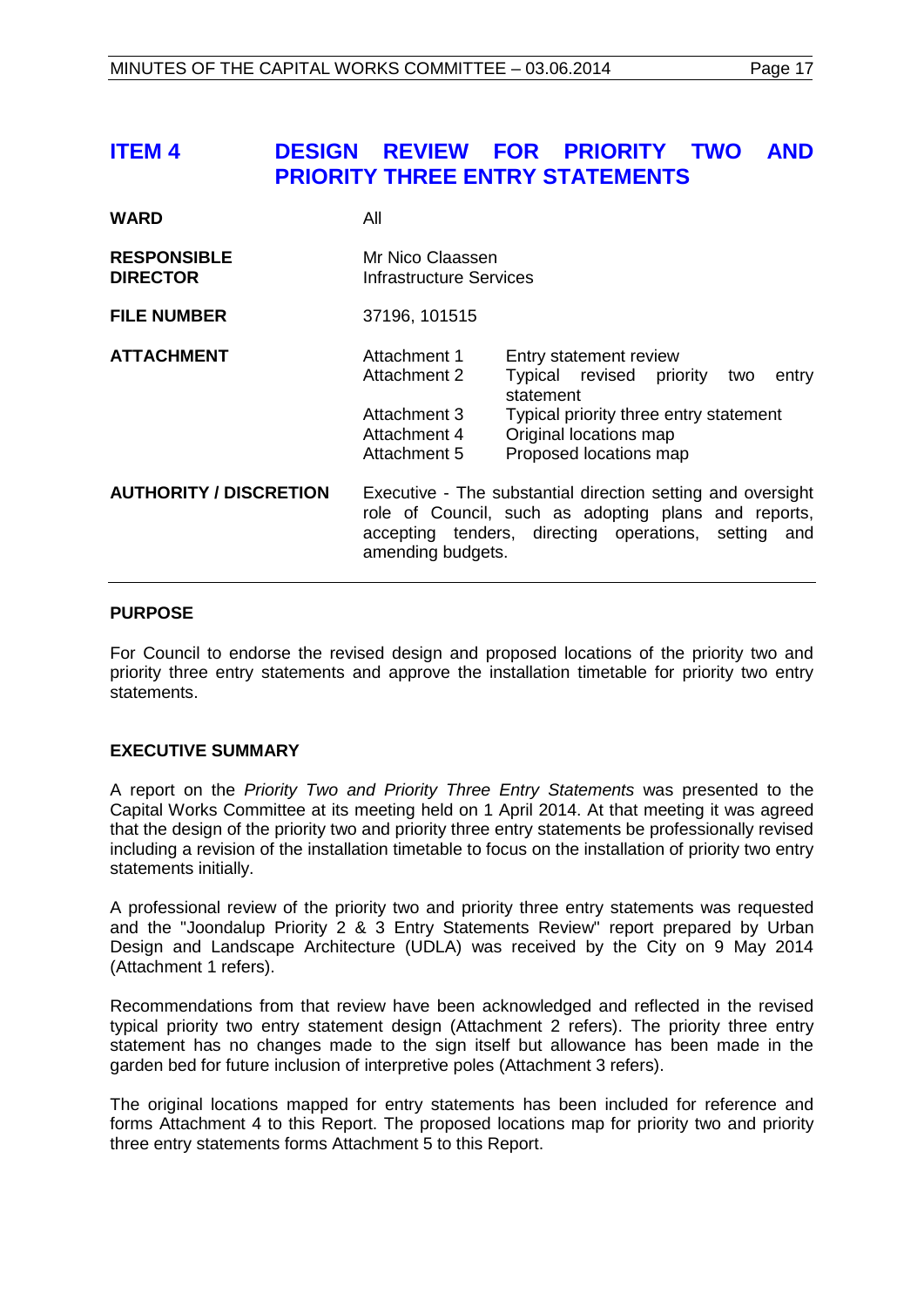The proposed locations map nominates priority two entry statement sites near the local government boundaries within the medians of:

- Ocean Reef Road
- Connolly Drive
- Whitfords Avenue
- Hepburn Avenue
- Warwick Road.

The proposed locations map also includes two additional priority three entry statements on the freeway entry/exits of Burns Beach Road and Shenton Avenue.

The priority two entry statement signage forms part of the Level one landscape treatment for entry points into the City. The installation time table is governed by the commencement of the *East West Arterial Roads Upgrade Program* SSE2011 listed in the *2015-16 Capital Works Program* with an allocated budget of \$750,000.

Table 1: Condensed project schedule details the entry statement signage installation within the SSE2011 project construction for 2015-16. The project is scheduled to commence on 1 July 2015.

*It is therefore recommended that Council:*

- *1 NOTES the "Joondalup Priority 2 & 3 Entry Statements Review" report prepared by Urban Design and Landscape Architecture (UDLA) forming Attachment 1 to this Report;*
- *2 ENDORSES the revised concept design for the priority two and priority three entry statement forming Attachments 2 and 3 to this Report;*
- *3 APPROVES the locations of the priority two and priority three entry statements forming Attachment 5 to this Report;*
- *4 APPROVES the progressive installation of the priority two entry statements under the East West Arterial Roads Upgrade Program SSE2011 for the 2015-16 Capital Works Program.*

# **BACKGROUND**

In 2007 the City appointed Greg Grabasch, Landscape Architect, Urban Design and Landscape Architecture (UDLA) to undertake the design of priority one entry statements to the City. The design was developed during a series of workshops with Elected Members to create an entry statement unique to the City of Joondalup.

At its meeting held on 16 February 2010 (CJ026-02/10 refers), Council approved the installation of two priority one entry statements located within the median of Marmion Avenue near the south and north local government boundaries. The Entry Statements Project was advertised for tender and submissions received in 2012 exceeded the budget. All tenders were declined.

The Entry Statements Project was subject to review during 2012-13 to meet budget constraints and Main Roads WA requirements. The construction of two priority one entry statements was completed in November 2013.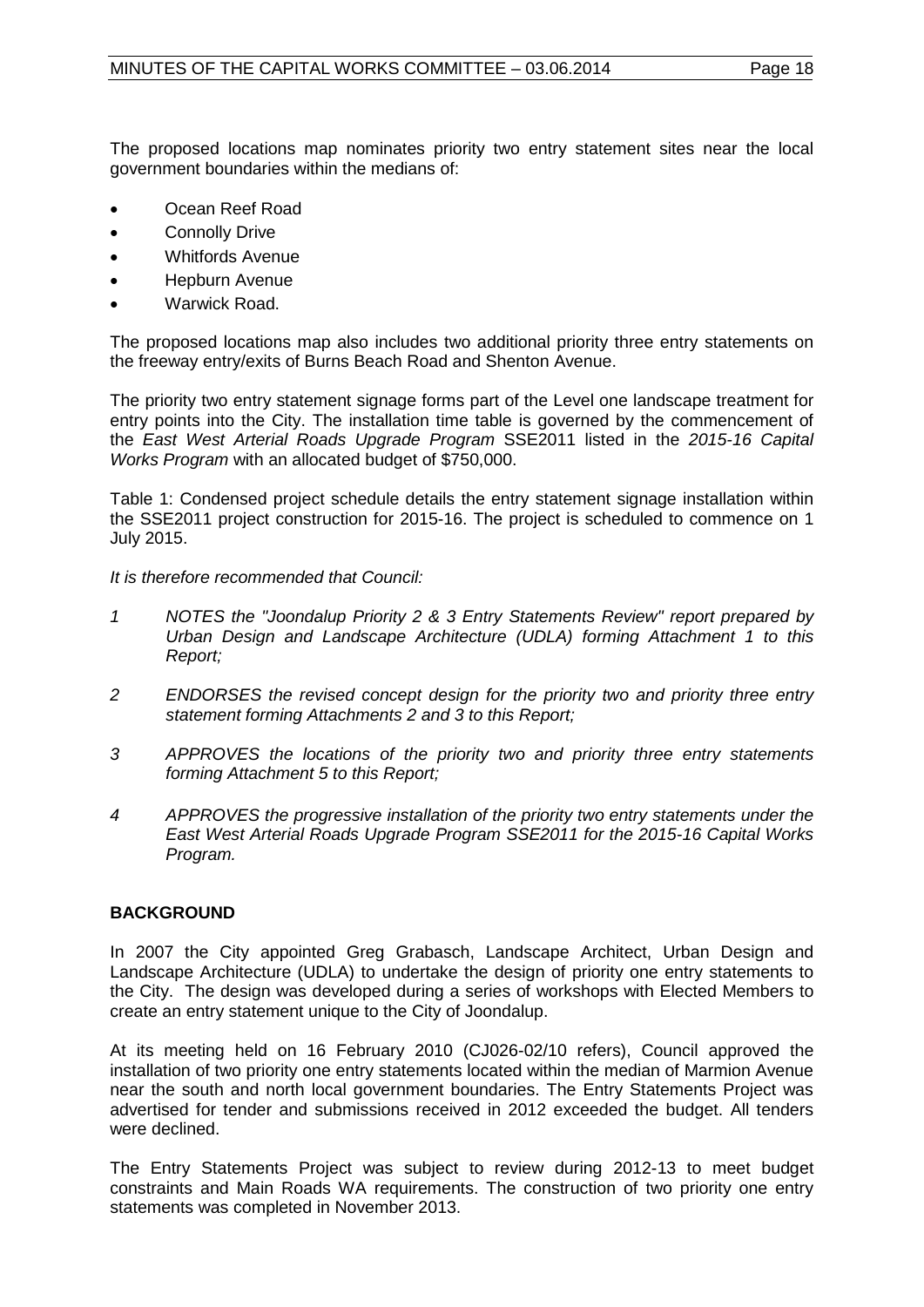At its meeting held on 10 December 2013 (CJ252-12/13 refers), Council agreed in part to approve the installation of the third priority one entry statement located within the median of Joondalup Drive near the eastern local government boundary. Construction of the third priority one entry statement currently in progress will complete three priority one entry statements for the City of Joondalup.

In February 2014 a report was requested to address the design, locations and implementation strategy for priority two and priority three entry statements. The *Priority Two and Priority Three Entry Statements* report was presented to the Capital Works Committee meeting held on 1 April 2014 and at this meeting it was agreed that:

*"The item relating to priority 2 and priority 3 entry statements be REFERRED BACK to the Chief Executive Officer to allow the design of the priority 2 and priority 3 entry statements to be professionally revised including a revision of the installation timetable to focus on the installation of priority 2 entry statements initially."*

# **DETAILS**

# Entry Statement Design

A professional review of the priority two and priority three entry statements was requested from UDLA to ensure the intent and vision for the original entry statement design was captured in the priority two and priority three versions.

The 'Joondalup Priority 2 & 3 Entry Statements Review' report, prepared by UDLA, was received by the City on 9 May 2014. The report, forming Attachment 1 to this Report, provides commentary and recommendations for the entry statement signs. For the priority two signage, two options were considered by UDLA: Option A, the original design which consists of three interpretive poles and Option B, an enhanced design which consists of five interpretive poles. Priority three signage is limited to the sign only.

In summary the recommendations for the priority two signage from UDLA are:

- general support for Option B (five interpretive poles)
- placement of the five poles should appear randomised
- interpretive poles should be placed so as not to obscure the message on the sign
- each site should have its own unique pole configuration
- consider randomising the colours of the different pole lengths.

A revised typical priority two entry statement design forming Attachment 2 to this Report has been prepared for Council assessment. At detailed design stage each entry statement site will be surveyed and the pole placement individually configured.

The priority three entry statement forming Attachment 3 to this Report has no changes made to the sign itself but the placement of the signage within the garden bed allows for future inclusion of interpretive poles.

# Installation Time Table

It is proposed that the entry statement signage will be installed under the *East West Arterial Roads Upgrade Program* as part of the landscape treatment and at its meeting held on 15 April 2014 (CJ059-04/14 refers), Council agreed in part to: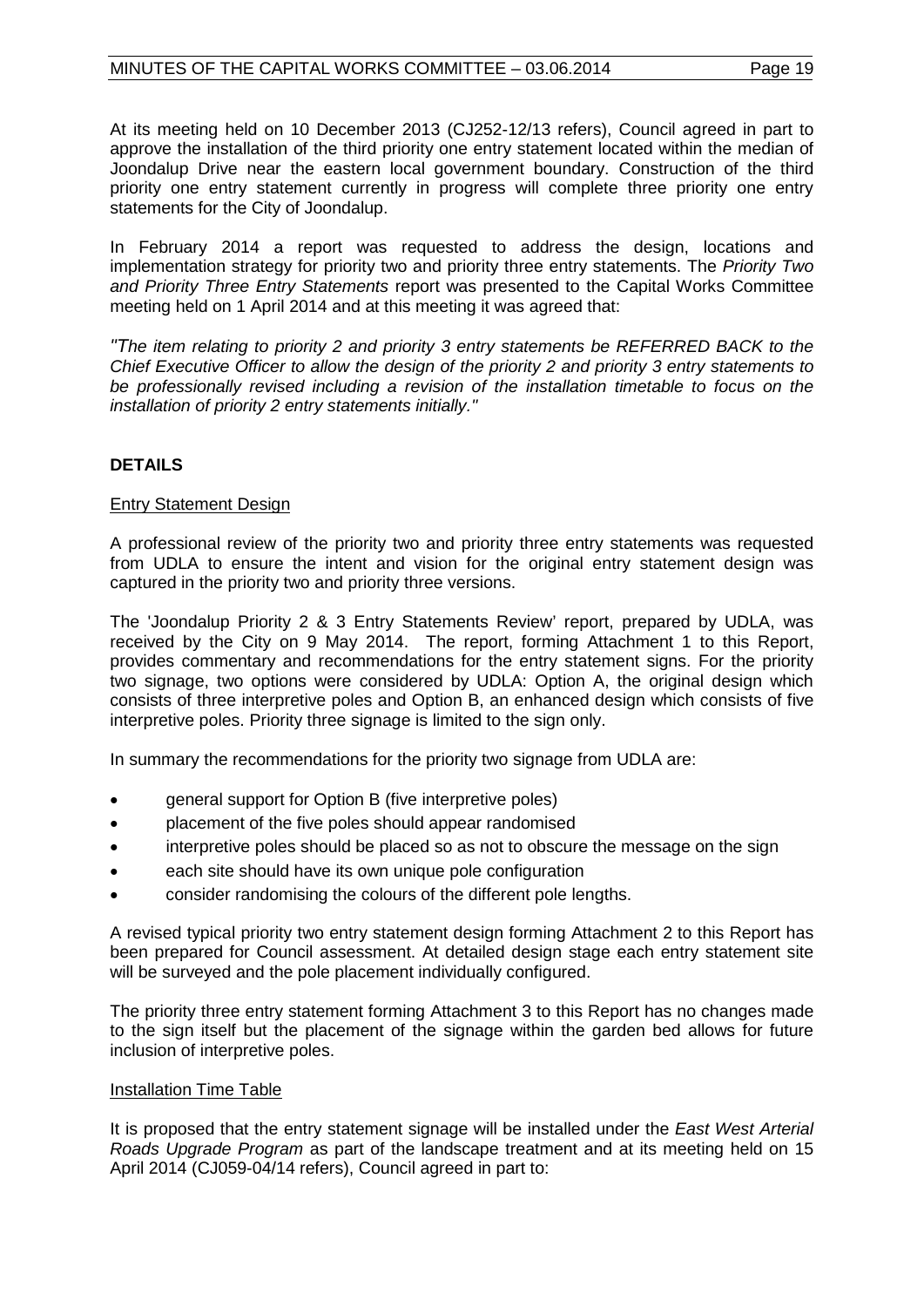"Approve *Option 3 for implementation to provide landscape treatments to selected sections on more than one arterial road simultaneously*."

The original locations mapped for entry statements has been included for reference and forms Attachment 4 to this Report. The proposed locations map for priority two and priority three entry statements forms Attachment 5 to this Report.

Priority two entry statements have been proposed for entry points into the City off the eastern local government boundary at Wanneroo Road and at the northern local government boundary on Connolly Drive. Priority two entry statements, as shown on the original locations map, at the southern local government boundary are not included in this proposal.

The five locations proposed for priority two signage are sited near the local government boundaries within the medians of:

- Ocean Reef Road
- Connolly Drive
- Whitfords Avenue
- Hepburn Avenue
- Warwick Road.

The proposed locations map also includes two additional priority three entry statements on the freeway entry/exits of Burns Beach Road and Shenton Avenue.

Focussing initially on the installation of priority two entry statements, Table 1 below has been prepared demonstrating the phasing of SSE2011 for 2015-16.

| Table 1: Condensed project schedule |  |
|-------------------------------------|--|
|                                     |  |

| <b>ITEM</b>                                     | <b>DATE</b>       |
|-------------------------------------------------|-------------------|
| Order placed - fabrication of signage and poles | 1 May 2015        |
| Commence site works (location 1)                | 1 July 2015       |
| Commence irrigation installation (location 1)   | 1 July 2015       |
| Commence concrete installation (location 1)     | 20 July 2015      |
| Commence signage installation (location 1)      | 20 July 2015      |
| Commence landscape installation (location 1)    | 10 August 2015    |
| Complete site works (location 5)                | 9 September 2015  |
| Complete signage installation (location 5)      | 15 September 2015 |
| Complete concrete installation (location 5)     | 30 October 2015   |
| Complete irrigation installation (location 5)   | 30 October 2015   |
| Complete landscape installation (location 5)    | 13 November 2015  |
| <b>Practical completion</b>                     | 18 November 2015  |
| Commence consolidation period                   | 19 November 2015  |
| Project handover                                | 19 February 2016  |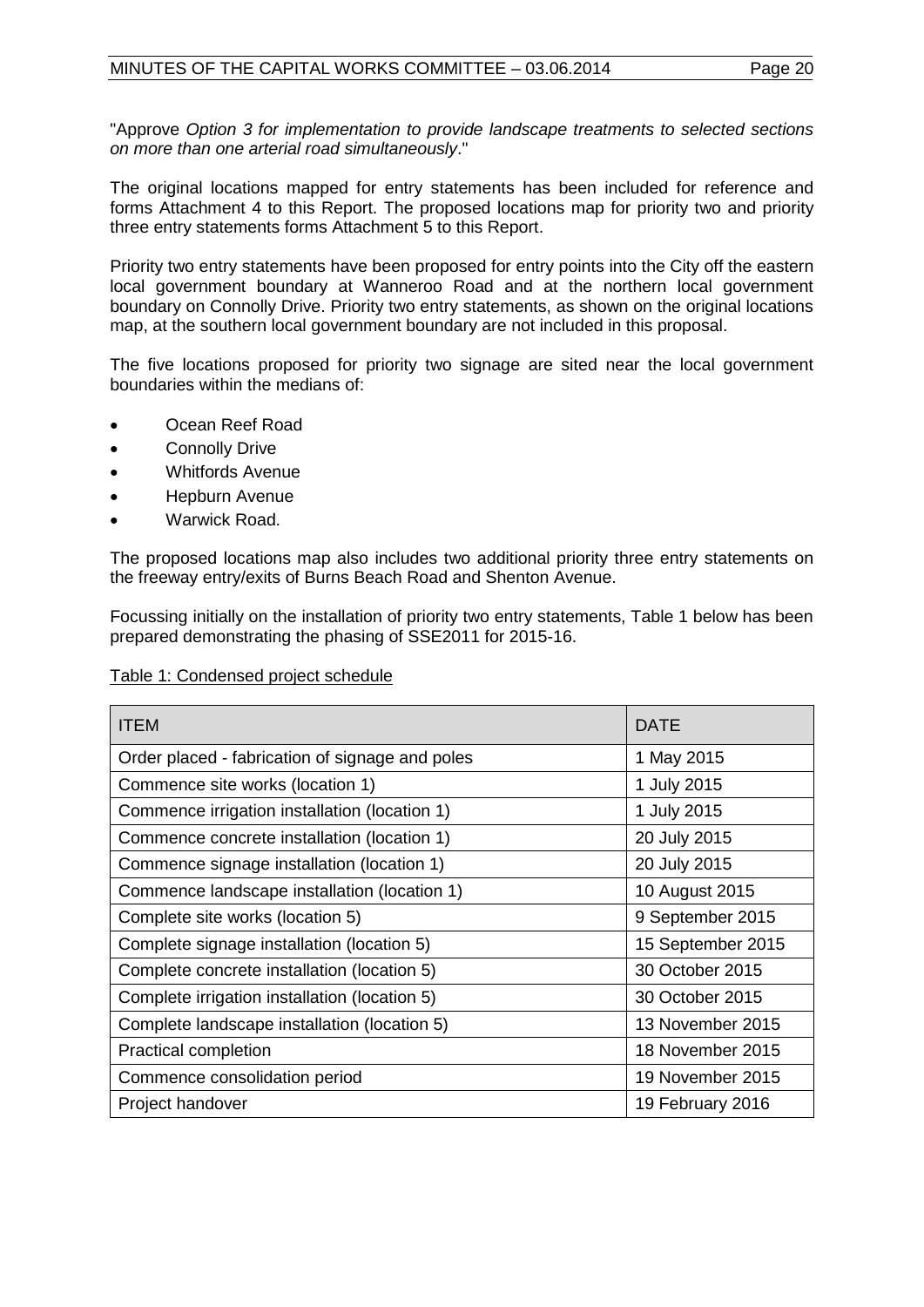#### **Issues and options considered**

The review undertaken by UDLA explores the notion of each site having its own unique pole configuration and randomising the colours of the different pole lengths.

The unique pole configuration was demonstrated in the construction of the priority one entry statements on the southern entry statement on Marmion Avenue where the pole placement was detailed to suit a narrower median. During detailed design phase each site will be assessed individually for pole colour and placement as per the UDLA review.

#### **Legislation / Strategic Community Plan / policy implications**

| Legislation                     | Not applicable.                                                                                      |
|---------------------------------|------------------------------------------------------------------------------------------------------|
| <b>Strategic Community Plan</b> |                                                                                                      |
| <b>Key theme</b>                | <b>Quality Urban Environment.</b>                                                                    |
| <b>Objective</b>                | Quality built outcomes.                                                                              |
| <b>Strategic initiative</b>     | Buildings and landscaping is suitable for the immediate<br>environment and reflect community values. |
| <b>Policy</b>                   | Not applicable.                                                                                      |

#### **Risk management considerations**

Not applicable.

# **Financial / budget implications**

The priority two entry statement signage will form part of the landscape treatments under the *East West Arterial Roads Upgrade Program* SSE2011 which is listed for commencement in the *2015-16 Capital Works Program* with an allocated budget of \$750,000.

| <b>Capital Cost</b>           | Priority two entry statement:<br>Individual estimated cost - \$15,500.<br>Five proposed installations.<br>Total estimated cost entry statements - \$77,500. |
|-------------------------------|-------------------------------------------------------------------------------------------------------------------------------------------------------------|
|                               | Landscape component:<br>Total estimated cost Level one treatment -<br>\$672,500.                                                                            |
| <b>Annual Operating Costs</b> | Priority two entry statement:<br>Individual cost per annum - \$2,500.<br>Five proposed installations.<br>Total cost per annum - \$12,500.                   |
|                               | Landscape component:<br>Maintenance cost per annum - \$7.00m <sup>2</sup>                                                                                   |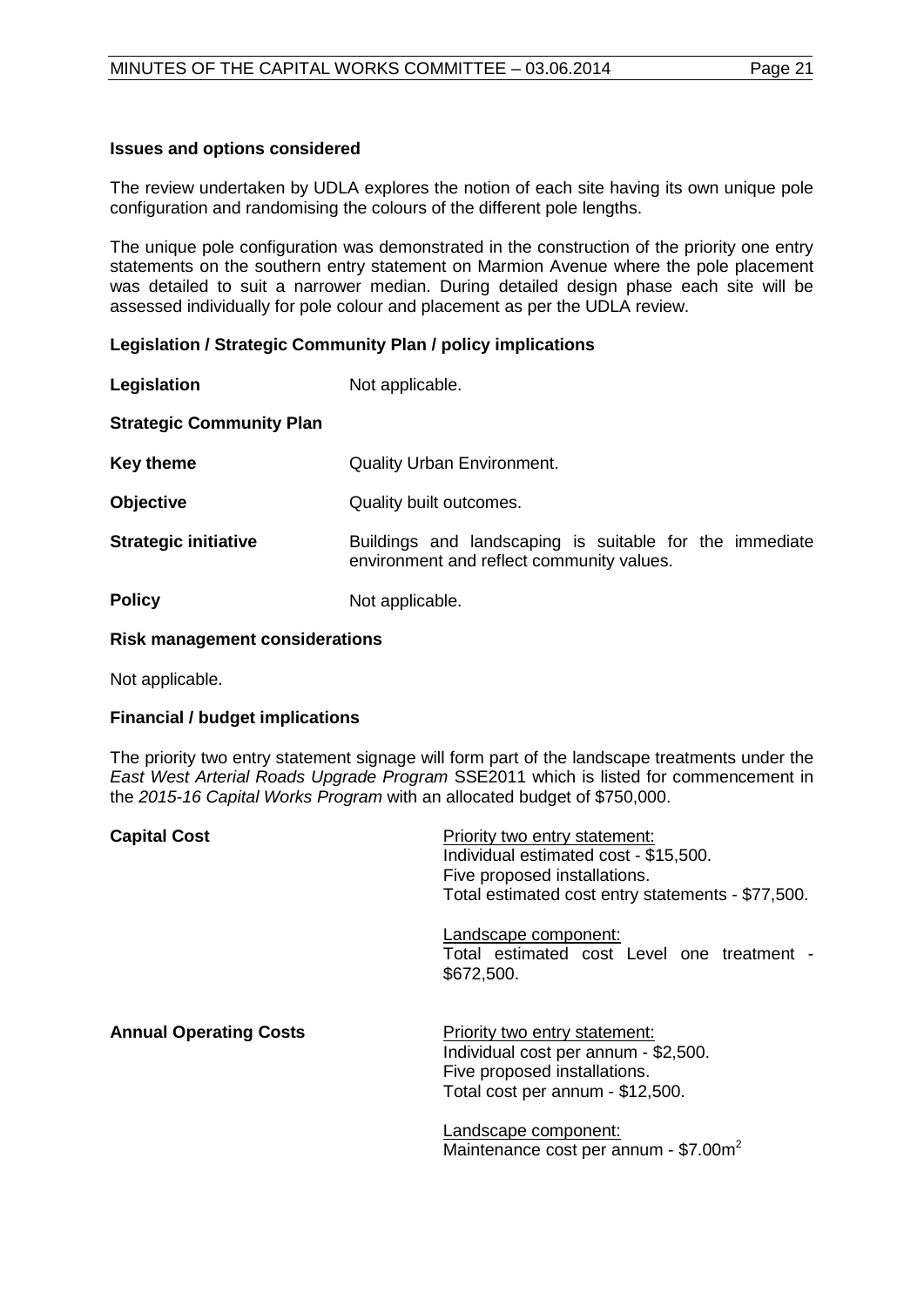# Current financial year impact

There is no impact on the current 2013-14 or the *2014-15 Capital Works Program*.

#### Future financial year impact

**Annual operating cost** Installation of the priority two entry statement signage and associated landscaping is scheduled for the *2015-16 Capital Works Program* with operating costs applicable in 2016-17 going forward. The annual operating cost will be included in the *Parks Operational Budget* allocation for specific arterial roads.

**20 Year Strategic Financial Plan impact**  The capital cost for the priority two entry statement signage and associated landscaping is covered in the current adopted *20 Year Strategic Financial Plan* within the *2015-16 Capital Works Program* under the *East West Arterial Roads Upgrade Program* SSE2011 with an allocated budget of \$750,000.

All amounts quoted in this report are exclusive of GST.

#### **Regional significance**

Not applicable.

#### **Sustainability implications**

Not applicable.

#### **Consultation**

Not applicable.

# **COMMENT**

Approval of the revised priority two entry statement signage will facilitate the detailed documentation required prior to the commencement of the *East West Arterial Roads Upgrade Program* SSE2011 in the *2015-16 Capital Works Program.* A significant lead-in time will ensure a timely delivery of the project.

Preliminary estimates indicate the proposed landscape upgrades inclusive of entry statement signage can be installed on the five nominated arterial roads within the allocated budget of \$750,000.

It is to be noted that all signage is constructed with frangible bases and installation of safety barriers is not included. Also there is no provision for illuminating the signage.

# **VOTING REQUIREMENTS**

Simple Majority.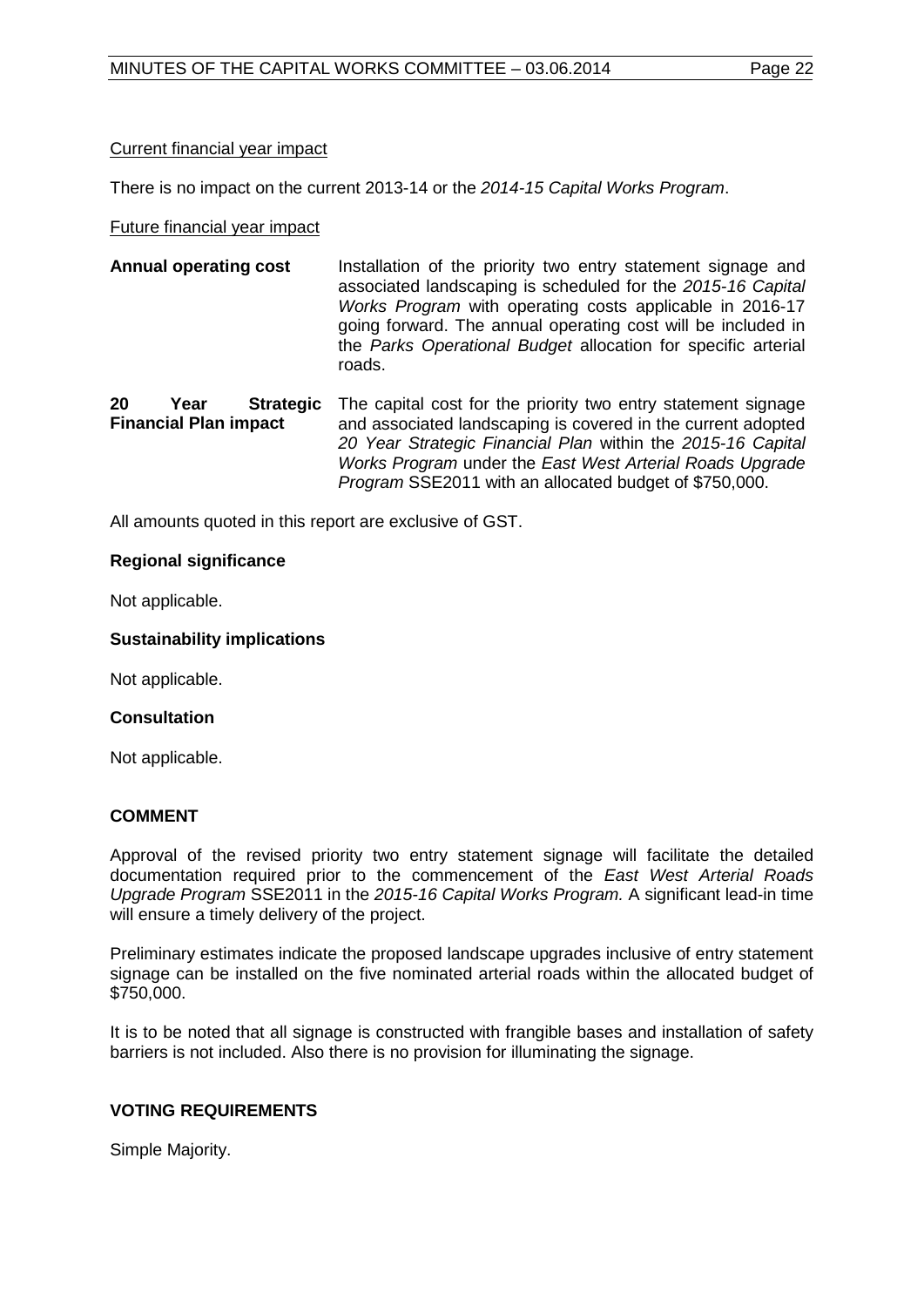#### **OFFICER'S RECOMMENDATION**

That Council:

- 1 NOTES the "Joondalup Priority 2 & 3 Entry Statements Review" report prepared by Urban Design and Landscape Architecture (UDLA) forming Attachment 1 to this Report;
- 2 ENDORSES the revised concept design for the priority two and priority three entry statement forming Attachments 2 and 3 to this Report;
- 3 APPROVES the locations of the priority two and priority three entry statements forming Attachment 5 to this Report;
- 4 APPROVES the progressive installation of the priority two entry statements under the<br>East West Arterial Roads Upgrade Program SSE2011 for the East West Arterial Roads Upgrade Program SSE2011 for the *2015-16 Capital Works Program.*

**MOVED Mayor Pickard, SECONDED Cr Ritchie that Council:**

- **1 NOTES the "Joondalup Priority 2 & 3 Entry Statements Review" report prepared by Urban Design and Landscape Architecture (UDLA) forming Attachment 1 to this Report;**
- **2 ENDORSES the revised concept design for the priority two and priority three entry statement forming Attachments 2 and 3 to this Report, with the following amendments:**
	- **2.1 Priority two entry statements:**
		- **2.1.1 are to consist of a two metre high monolith sign with decorative poles adjusted to suit;**
		- **2.1.2 are to have watermarked City of Joondalup logo and a drive safely message in bold text on the exit side of the sign;**
		- **2.1.3 are to have a welcome message on the entry side of the sign;**
		- **2.1.4 are to consist of a 100 metre landscaping strip;**
	- **2.2 Priority three entry statements:**
		- **2.2.1 are to consist of a two metre high monolith sign;**
		- **2.2.2 are to have City of Joondalup logo on both sides of the sign;**
		- **2.2.3 are to consist of a 40 metre landscaping strip;**
- **3 APPROVES the locations of the priority two and priority three entry statements forming Attachment 5 to this Report;**
- **4 APPROVES the progressive installation of the priority two entry statements under the East West Arterial Roads Upgrade Program SSE2011 for the**  *2015-16 Capital Works Program.*

# **The Motion was Put and CARRIED (6/0)**

**In favour of the Motion:** Cr Hollywood, Mayor Pickard, Crs Corr, Norman, Taylor and Ritchie.

#### *Appendix 4 refers*

*To access this attachment on electronic document, click here:* Attach4agnCWC030614.pdf